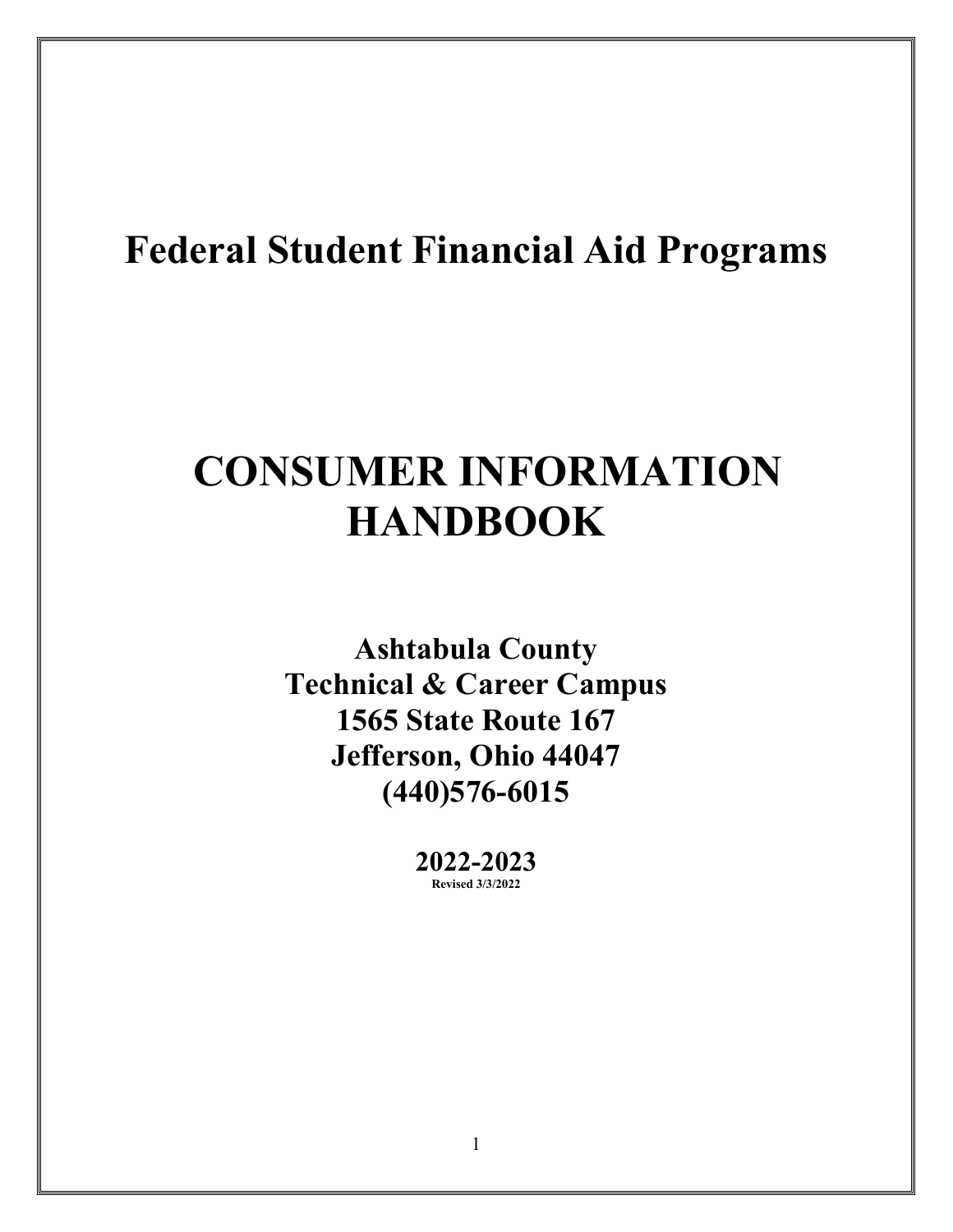# **TABLE OF CONTENT**

| 5              |
|----------------|
| $\overline{5}$ |
| 7              |
| $\overline{7}$ |
| 8              |
| 8              |
| 9              |
| 9              |
|                |
| 11             |
| 12             |
|                |
| 12             |
|                |
| 13             |
| 14             |
| 14             |
| 15             |
| 15             |
|                |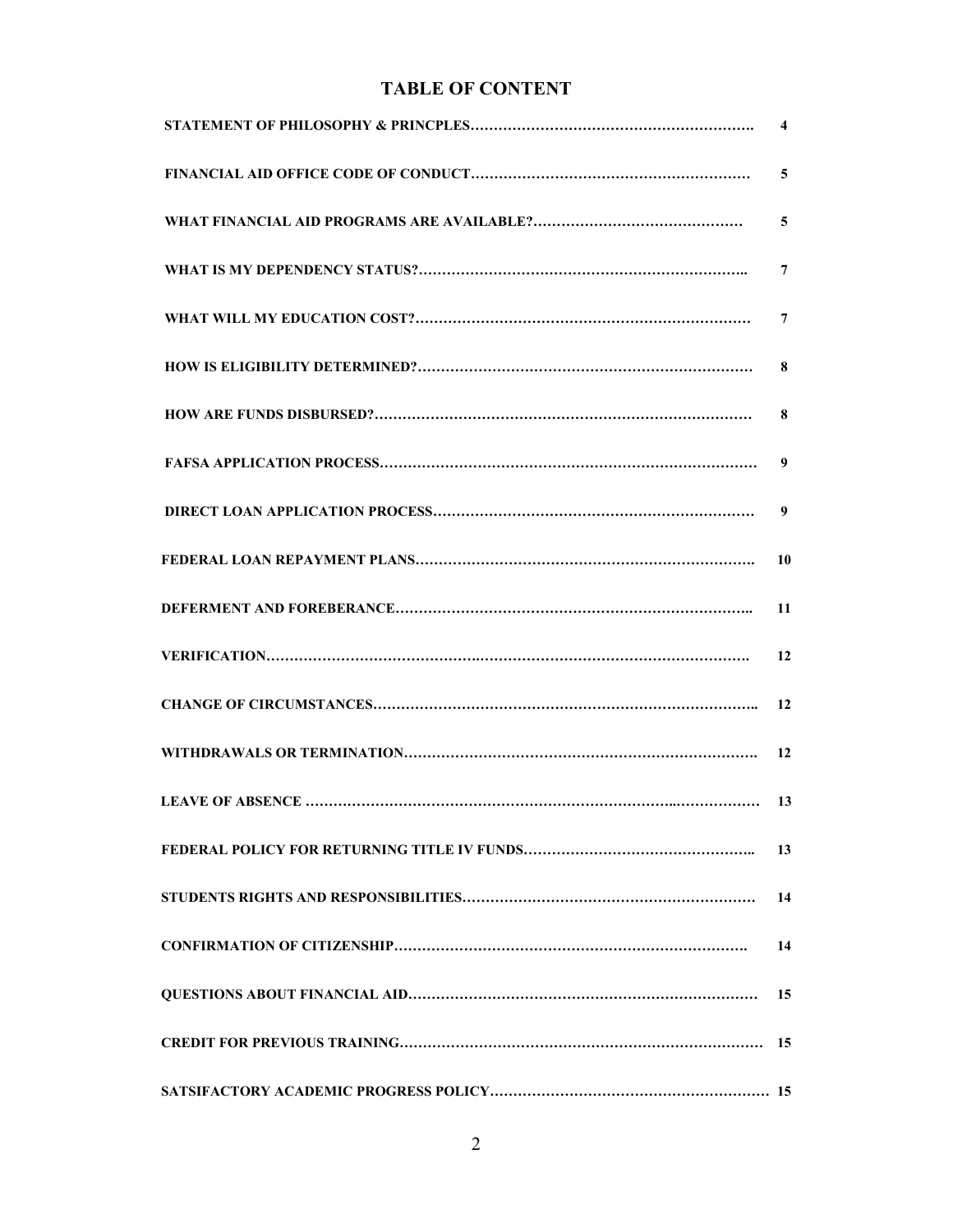| 18 |
|----|
|    |
|    |
|    |
|    |
| 21 |
|    |
|    |
|    |
|    |
|    |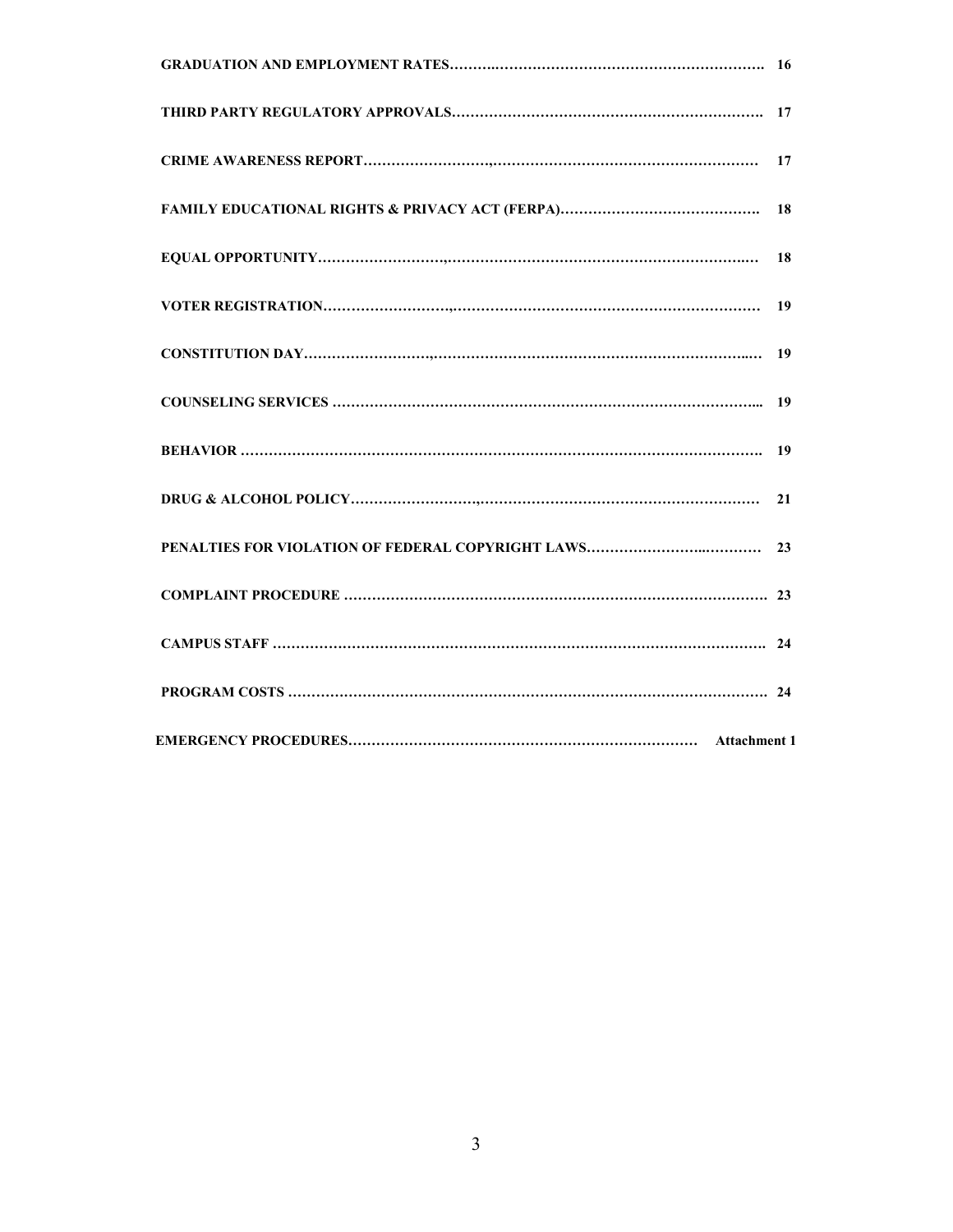## **STATEMENT OF PHILOSOPHY**

The philosophy of student financial aid at our institution supports career preparation education of the student. Our objective is to help the student prepare for a productive career so that he/she is qualified for a beginning position through job performance or additional education he/she has acquired while on the job.

The following are the guiding principles of the student aid programs at our school:

- A) The primary purpose of student financial aid is to provide assistance to qualified students who would be unable to attend this school without such aid. Students and their parents and/or spouse are expected to take primary responsibility for the financing of the student's education. Therefore, any aid the student may receive from our institution should be regarded as supplemental to that which can be provided by student and his/her parents and/or spouse.
- B) The school also believes in the principles of student self-investment. Students are expected to save and provide a portion of their earnings for their educational expenses.
- C) The Office of Student Financial Aid provides counseling for students and their parents and/or spouse who desire assistance in financial planning to meet educational expenses.
- D) This program admits students of any race, color, age, nationality and ethnic origin and does not discriminate on the basis of race, creed, religion, color, age, marital status, national and ethnic origin in the administration of its educational policies, admission policies, scholarship and loan programs and other school administration programs.

#### **STATEMENT OF PRINCIPLES**

- 1. The primary purpose of the financial aid programs shall be to provide financial assistance to accepted students who without such aid would be unable to attend Ashtabula County Technical & Career Campus (A-Tech).
- 2. A-Tech recognizes its obligation to assist students in realizing the national goal of quality educational opportunities. A-Tech, therefore, works with schools, community groups, and other educational institutions in support of this goal.
- 3. We shall publish budgets that state total student expenses realistically; including where applicable, maintenance at home, commuting expenses, personal expenses and necessary travel.
- 4. Parents of dependent adult students are expected to contribute according to their means, taking into account their income, assets, number of dependents, and other relevant information. Independent students, themselves, are expected to contribute from their own assets and earnings including appropriate borrowing against future earnings.
- 5. Financial Aid will be offered only after determining that the resources of the family are insufficient to meet the student's educational expenses. The amount of aid offered will not exceed the amount "needed" (Cost of Attendance) to offset the difference between the student's educational expenses and the family's resources.
- 6. The amount of any type of self-help expected from students will be related to the circumstances of the individual. In the assignment of funds to those students designated to receive financial aid, the largest amounts of total grant assistance will be awarded to students with least ability to pay.
- 7. Students who are enrolled in programs that crosses an award year (June 30) may be required to file a second FAFSA for the upcoming award year (July 1).
- 8. Because of the amount of financial assistance awarded reflects the economic circumstances of the student and his/her family, we will refrain from any public announcements of the amount of aid awarded and encourage the student and others to respect the confidentiality of this information.
- 9. All documents, correspondence and conversations between and among the aid applicant, his family and financial aid officer are confidential and entitled to the protection ordinarily arising from a counseling relationship.
- 10. Student Financial Aid records are considered confidential and hence are only available to authorized financial aid personnel for the purpose of making and maintaining financial aid awards.
- 11. Student Financial Aid records are kept on file at the Ashtabula County Technical & Career Campus following graduation. These records include, but are not limited to: academic progress, attendance, grade reports, financial aid application, ISIR, supporting financial aid information and billing records.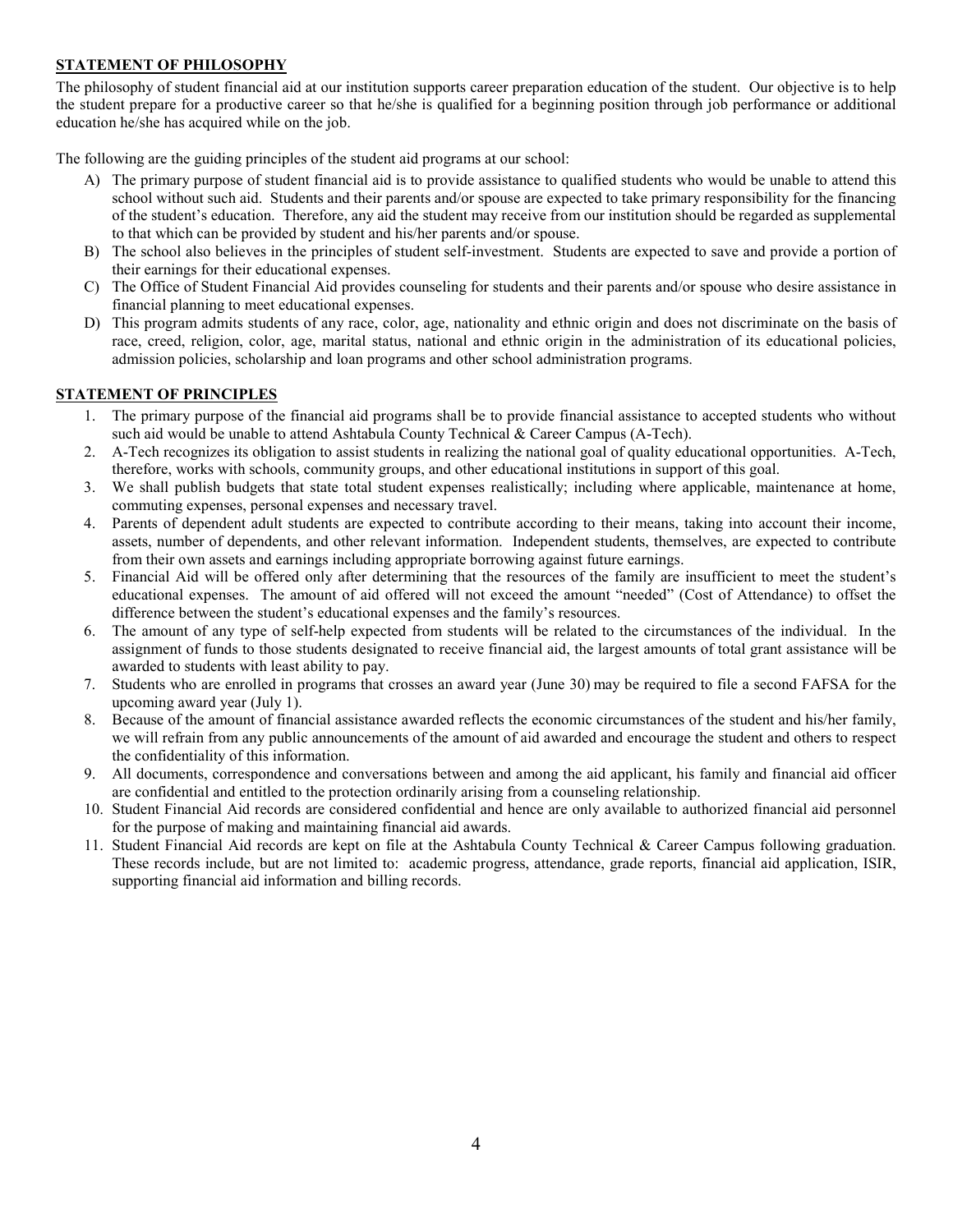## **FINANCIAL AID OFFICE CODE OF CONDUCT**

*Misrepresentation* is defined as a false, erroneous, or misleading statement made directly or indirectly to a student, prospective student, and member of the public, an accrediting agency, a state agency, or the Department of Education. This school has implemented the following guidelines for the financial aid office staff:

- 1. Student financial aid office duties will be conducted in an ethical and professional manner and in keeping with organizational policies and procedures as well as relevant federal, state and accreditation requirements.
- 2. Student financial aid office staff will provide counseling for students and parents and/or spouse who desire assistance in financial planning to meet educational expenses.
- 3. Neither the school nor the financial aid office will enter into any revenue sharing arrangements with any lender.
- 4. The financial aid office will not steer borrowers to particular lenders or delay loan certifications.
- 5. The financial aid office does not offer funds for private loans to students in exchange for providing concessions or promises to the lender for a specific number of FSA loans, a specific loan volume or a preferred lender arrangement.
- 6. The financial aid office staff will not accept gifts from a lender, guaranty agency or loan servicer other than gifts distributed from vendors to conference or workshop attendees.
- 7. The financial aid office staff will not accept compensation for any type of consulting arrangement or contract to provide services to or on behalf of a lender relating to education loans.
- 8. The financial aid office staff is prohibited from accepting compensation to serve on an advisory board, commission, or group established by a lender or guarantor except for reimbursement for reasonable expenses.
- 9. Student financial aid office staff will only provide truthful and accurate statements, descriptions, and explanations regarding the school student services division.
- 10. Student financial aid office staff will work to ensure that students are fully informed and able to make appropriate enrollment decisions without undue pressure.
- 11. Student financial aid office staff will only assist prospective students in the areas that fall within the purview of their position and will not assist prospective students in admissions testing or alter or falsify any enrollment documents or required test scores.
- 12. Student financial aid office staff will not make explicit or implicit promises of employment or exaggerated statements regarding employment or salary prospects to prospective students.
- 13. Student financial aid office staff will participate in relevant training provided by the school, state federal and/or professional associations to enhance their skills as financial aid advisors.
- 14. Student financial aid office staff will not assist prospective students in providing false or misleading information on any application.
- 15. Student financial aid office staff will not discredit other schools or influence any student to leave another school by: falsely imputing to another school dishonorable conduct, inability to perform contracts, or questionable credit standing; making other false representations; falsely disparaging the character, nature, quality, value, or scope of another school's program of instruction or services; or demeaning another school's students.

## **WHAT FINANCIAL AID PROGRAMS ARE AVAILABLE?**

The Ashtabula County Technical & Career Campus (A-Tech) participates in the following financial aid programs:

#### **Pell Grant**

Students wishing to apply for financial aid may visit the Financial Aid Office at the school where students are encouraged to apply for the Federal Pell Grant Program. The Pell Grant is a Federal grant given with no repayment expected. This program is designed to provide a "floor" upon which other financial aid programs are built. Students enrolling in a program of at least 600 hours may apply for the Pell Grant. Any student wishing to receive a Federal Pell Grant, as well as, Federal Direct Loans must meet the eligibility requirements established by the U.S. Department of Education. To be considered for a Federal Pell Grant a student must complete the **Free Application for Federal Student Aid (FAFSA)**. The FAFSA may be completed online at www.StudentAid.gov. Not all students will qualify for a Federal Pell Grant. An Award Notification letter will be provided to the student indicating the type and amount of aid awarded. See Section "FAFSA Application Process" for more information.

#### **Direct Student Loans**

Direct Student Loans are borrowed money from the Federal Government that must be repaid with interest. Students enrolling in a fulltime program of at least 600 hours may apply for the Federal Direct Student Loans. There are two types of Direct Loans: Subsidized and Unsubsidized. A-Tech will determine which ones and how much you are eligible to receive based on Federal guidelines.

#### **Subsidized Direct Loan**

This loan is awarded on the basis of need. The Federal Government pays the interest while the borrower is in school, during the grace period and during authorized periods of deferment. Interest is paid by the Department of Education under these circumstances. Repayment will begin six months after the borrower ceases to be enrolled in the program.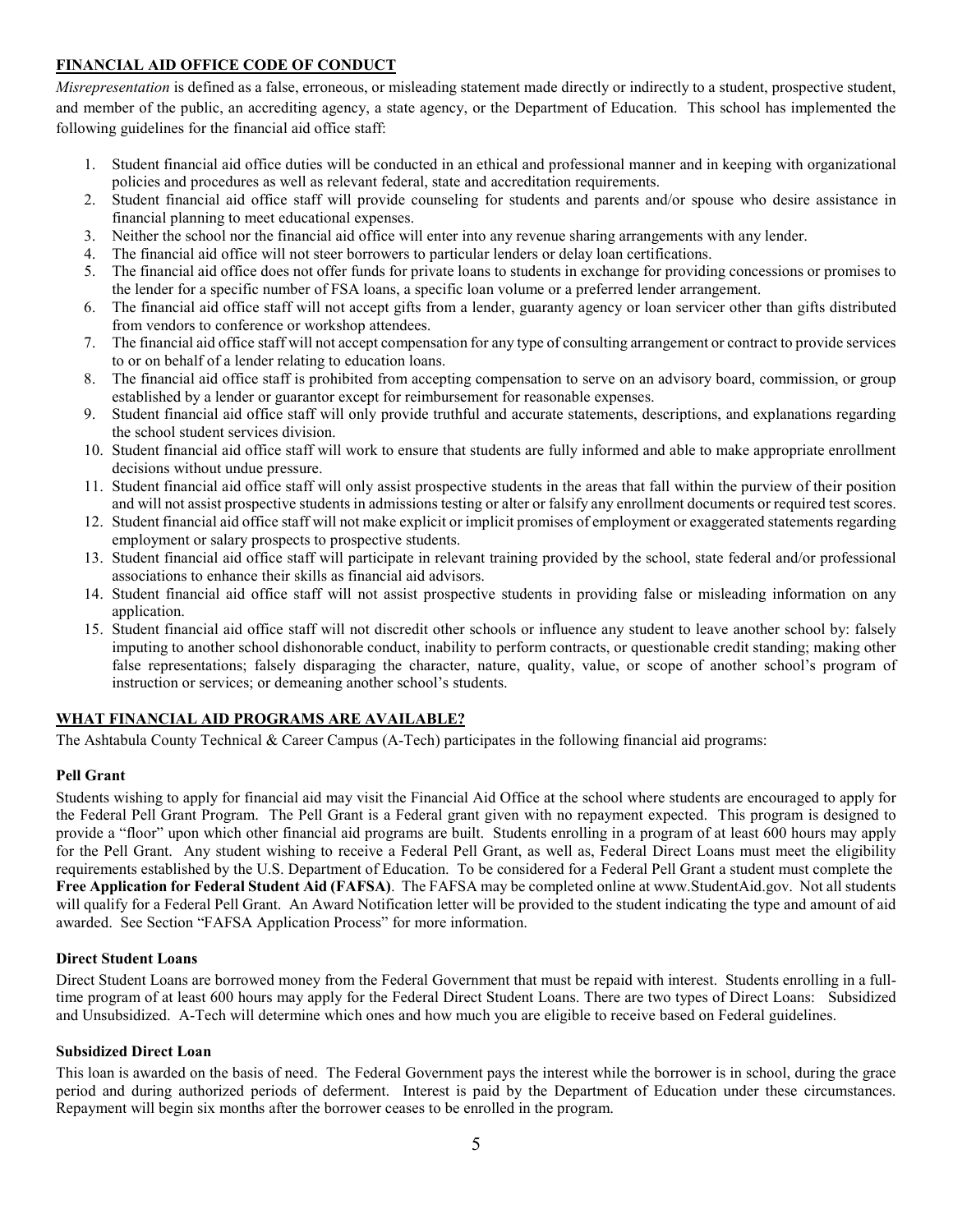#### **Unsubsidized Direct Loan**

This loan is not awarded on the basis of need, and interest accrues on the borrower's account during in-school, deferment, grace and repayment periods. The unsubsidized loan is the difference between the cost of attendance and other aid (including subsidized loan) not to exceed limits set by the Federal Government. The borrower has the option of repaying the interest during in-school, deferment or grace periods. Repayment will begin six months after the borrower ceases to be enrolled in the Program. All Federal loans will be reported to the U.S. Department of Education's National Student Loan Data System as part of the student's financial aid history. This information will be accessible to authorized agencies, other post-secondary institutions, lenders and Federal loan servicing agencies.

#### **Business or Agency Sponsorship**

The Ashtabula County Technical & Career Campus (A-Tech) works with various businesses and agencies that fund qualified applicants for training purposes. A-Tech also works with businesses that have training dollars for their employees and various tuition assistance programs. Students using such funding for tuition payment must meet with an A-Tech representative to complete their registration process. A letter by your sponsor must be presented indicating tuition will be covered and the method of invoicing.

#### **Department of Veteran Affairs (VA) Veterans Administration: 888-442-4551**

Federal training monies are available to veterans of the U.S. Armed Services. Students can visit [www.gibill.va.gov](http://www.gibill.va.gov/) for additional information. Students must complete the appropriate application and financial paperwork as well as submit "Certificate of Eligibility" letter and a copy of Form DD-214 to the Financial Aid office.

#### **Trade Adjustment Assistance (TAA) – Ohio Department of Jobs and Family Services: 440-994-1234**

Assistance may be available for students who have lost jobs or had hours and wages reduced because of foreign trade.

#### **Workforce Investment Act (WIA) – Ashtabula County Department of Jobs and Family Services: 440-994-1234**

Assistance may be available for students who are economically disadvantaged or dislocated workers.

#### **Bureau of Vocational Rehabilitation (BVR) Ohio Rehabilitation Services Commission: 866-325-0026**

Financial aid may be available from this local agency for students with physical, mental or emotional disabilities that present a handicap to employment.

#### **Self-Pay Payment Plan**

A self-pay, interest-free installment plan is available to assist those students paying all or a portion of their tuition expense. Payments must be made on time according to the individualized payment plan. Student tuition account must be paid in full at the end of each payment period.

#### **WHAT IS MY DEPENDENCY STATUS?**

Some students have supported themselves for several years and their parents are not expected to contribute toward their school expenses. Such students are called "independent students" and for them, the financial aid process works differently because parental income is not considered. However, if an independent student is married, his or her spouse's income is considered, whether or not they were married when they filed taxes. When we speak of your parents below, we mean natural or adoptive mother or father or a legal guardian required by the court to use his/her funds for your support.

You are considered an Independent student if you meet any one of the following criteria:

- Student was born before January 1,1994.
- Student is married or separated (but not divorced) as of the date of the application.
- At the beginning of the school year, the student will be enrolled in a master's or doctoral degree Program (such as MA, MBA, MD, JD, PhD, Ed D, or graduate certificate, etc.).
- Student is currently serving on active duty in the U.S. Armed Forces, or is a National Guard or Reserves enlistee called into federal active duty for other than training purposes.
- Student is a veteran of the U.S. Armed Forces (see the definition in the box on page 4).
- Student has one or more children who will receive more than half of their support from him or her between July 1, 2021 and June 30, 2022.
- Student has dependent(s) (other than children or spouse) who live with him or her and who will receive more than half of their support from the student, now and through June 30, 2022.
- At any time when the student was age 13 or older, both of the student's parents were deceased, the student was in foster care, or the student was a dependent/ward of the court.
- The student is now or was upon reaching the age of majority, an emancipated minor (released from control by his or her parent or guardian) as determined by a court in his/her state of legal residence.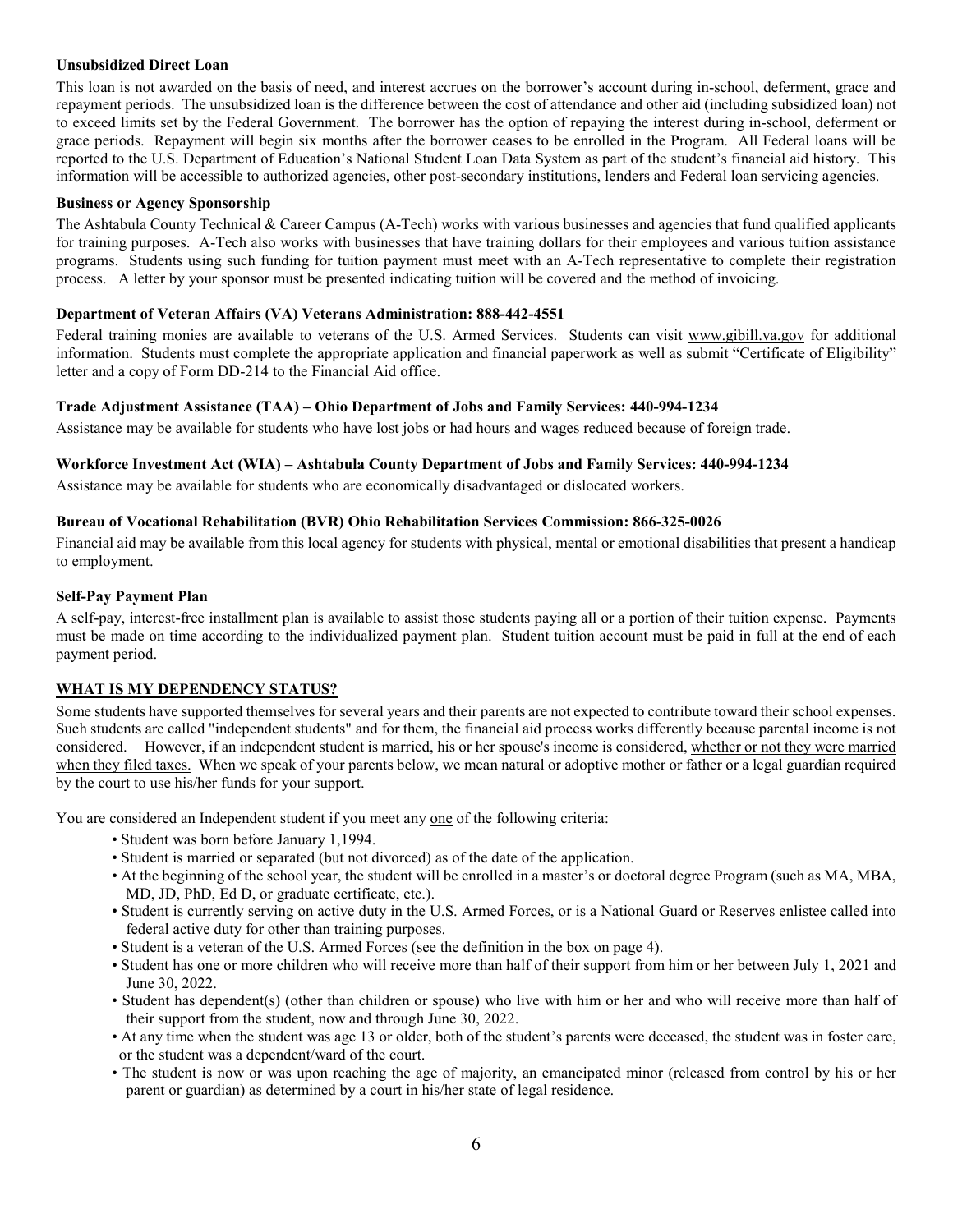- The student is now or was upon reaching the age of majority, in legal guardianship as determined by a court in his or her state of legal residence.
- Student was determined to be an unaccompanied youth who was homeless by a high school or school district homeless liaison on or after July 1, 2016.
- Student was determined to be an unaccompanied youth who was homeless by the director of an emergency shelter or transitional housing program funded by the U.S. Department of Housing and Urban Development on or after July 1, 2016.
- Student was determined to be an unaccompanied youth who was homeless or was self-supporting and at risk of being homeless by a director of a runaway or homeless youth basic center or transitional living program on or after July 1, 2016.
- Student is determined by the college financial aid administrator to be an unaccompanied youth who is homeless or is selfsupporting and at risk of being homeless.

Even if you cannot meet the above requirement as an independent student, you may still apply to have your parent's income and expenses waived because of unusual circumstances. The student may be asked for items such as rent receipts, canceled checks, copies of utility bills, third party letters, or any other forms of documentation the financial aid officer feels is appropriate. Only the Financial Aid Office can determine if particular circumstances warrant an adjustment to your dependency status.

#### **WHAT WILL MY EDUCATION COST?**

A-Tech calculates the Cost of Attendance (COA). Cost of Attendance includes: Tuition and fees; books/supplies, Transportation and Personal expenses. The amount a student and his/her family are expected to contribute toward that cost is subtracted from COA. If there is an amount left over, a student is considered to have financial need. In determining need for need from the Student Financial Aid Programs, the Financial Aid Administrator must first consider other aid that a student might receive. The Financial Aid Administrator puts together a financial aid package that comes as close as possible to meeting a student's need utilizing the types of financial assistance the student is eligible for. However, the amount awarded may fall short of the total program costs. The balance of costs is the student's responsibility. A publication called the EFC Formula Book which describes how a student's EFC is calculated may be requested by writing to: Federal Student Aid Information Center, P.O. Box 84, Washington, D.C. 20044

## **HOW IS ELIGIBILITY DETERMINED?**

Financial assistance is awarded to bridge the gap or to supplement the amount you and your family are reasonably able to contribute towards your educational expenses. A Federally approved system of "need analysis" is used to calculate your eligibility for a Pell Grant award. In order to perform this evaluation, it is necessary for you to complete the Free Application for Federal Student Aid with information concerning your family's financial strength such as income and assets, size of family, number in college.

Financial Aid from most major programs at A-Tech is awarded on the basis of financial need with the exception of Unsubsidized Direct Student Loans. When applying for Federal student aid, the information reported is used in a formula established by the U.S. Congress that calculated Expected Family Contribution (EFC), an amount a student and his/her family are expected to contribute toward education). If the EFC is below a certain amount, a student will be eligible for a Federal Pell Grant, assuming he/she meets all other eligibility requirements. The EFC is used in an equation to determine financial need:

To receive financial aid from A-Tech, a student must:

- -Have financial need;
- -Have a high school diploma or a General Education Development (GED) certificate;
- -Be enrolled or accepted for enrollment as a full-time student working toward a certificate; be enrolled in a program that is at least 600 clock hours.
- -Be a U.S. Citizen or an eligible Non-citizen; (Acceptable visas would include the I-151, I-551, I-49, if it is stamped "refugee", "indefinite parole", "Humanitarian Parole" Cuban-Haitian entrance", or "asylum granted".
- -Have a valid Social Security Number;
- -Not be in default on a Federal Loan received at any school, and not owe a refund on a Federal, or State Grant at any institution;
- -Make satisfactory academic progress;
- -Sign a Statement of Educational Purpose and a Certification Statement on Overpayment and Default (both found on Free Application for Federal Student Aid (FAFSA); and
- -Register with the Selective Service (if you are a male who is between the ages of 18–25 years old.
- -Not currently enrolled in high school.
- -Not incarcerated in a Federal or State penal institution.
- -Not have property subject to a judgment lien for any debt owed to the United States Government.

#### **HOW ARE FUNDS DISBURSED?**

Federal student aid will not be disbursed until verification is complete and any conflicting information is corrected. Initial loan funds will not be disbursed until the student has completed the online Entrance Counseling and the Master Promissory Note (MPN). Aid is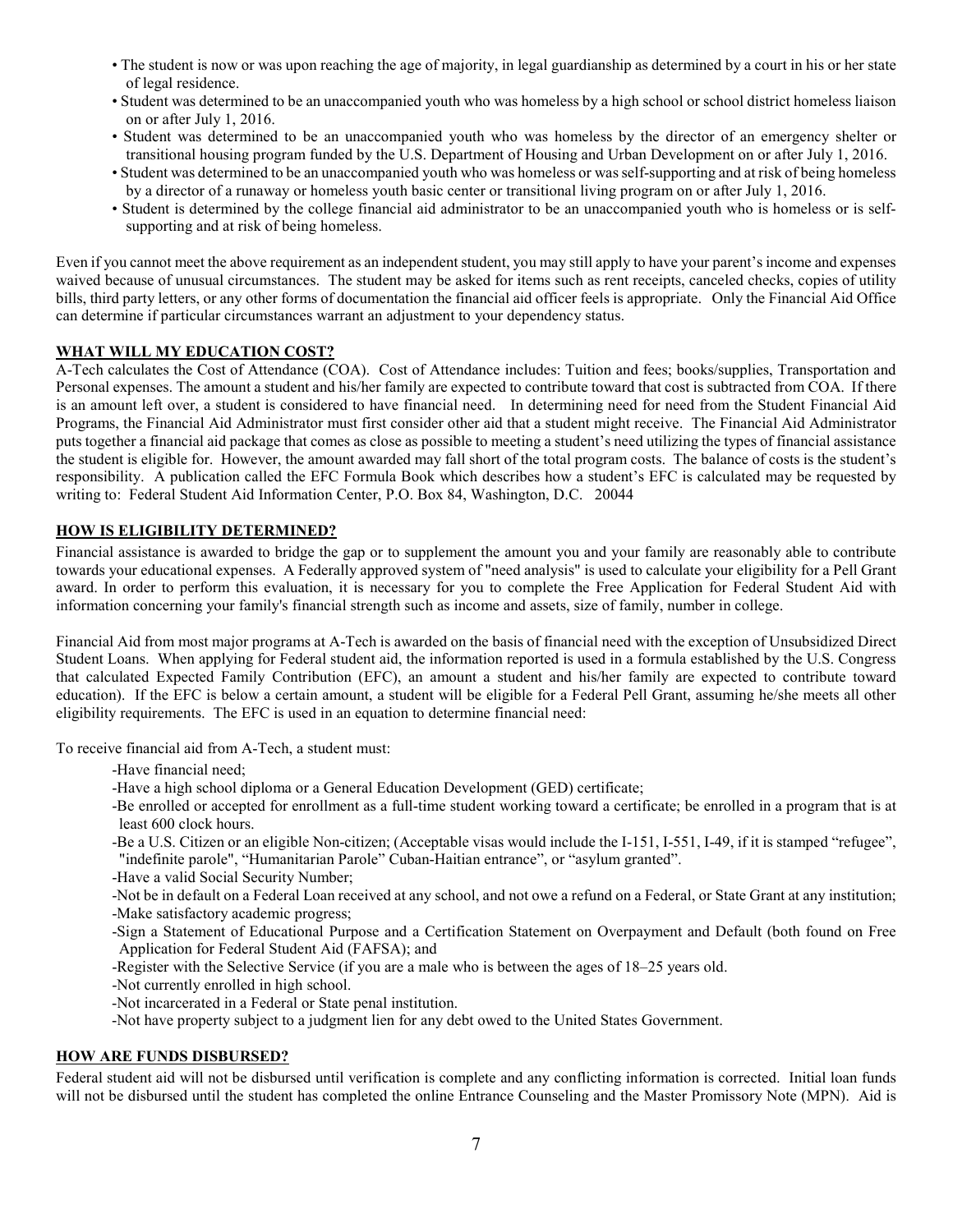applied to the student's account as it is received to cover books, tuition, and supplies. When all aid is credited on the same day, Pell Grant funds are considered to be credited first.

Title IV aid for programs of 600-899 hours in length will be prorated. Programs 900 or more hours in length are entitled to the maximums set forth by the Federal Government.

Most programs are divided into two payment periods within an academic year. Aid will be disbursed in two  $(2)$  installments – one  $(1)$ installment each payment period. If the program crosses over into a new academic year, an additional payment period may be necessary to cover the remaining program hours and students will be required to renew their FAFSA for the additional payment period.

In order for a student to be eligible for the next financial aid disbursement and to maintain the next payment period's disbursement date, the Financial Aid office will determine if the student has successfully attended the clock hours required for the previous payment period(s). Students who have not yet attended the required clock hours will delay their anticipated disbursement date.

## **FAFSA APPLICATION PROCESS**

It is the student's responsibility to file a FAFSA and receive the SAR (Student Aid Report). The school cannot determine an award without this information. You do not need to wait until you see a Financial Aid Administrator in the Financial Aid Office to begin. **The Ashtabula County Technical & Career Center (A-Tech) School Code is: 015449**.

#### *Please read the following instructions carefully.*

#### **Step 1:**

Apply for a FSA ID if you are planning to apply online. Once you receive the FSA ID you will be able to sign your FAFSA electronically.

#### **Step 2:**

Complete a FREE Application for Federal Student Aid FAFSA online. The web address is [http://www.StudentAid.gov/.](http://www.studentaid.gov/) Be sure to pay special attention to any questions on income because most errors occur in this area. When completing the FAFSA online, students and parents are strongly encouraged to use the IRS Data Retrieval Tool, if available, to import data from their Federal tax return and not change it. For assistance in completing the FAFSA:

\* Call the Department of Education at 800-433-3243

\* Set up an appointment with our financial aid office at 440-576-6015.

#### **Step 3:**

You will receive an e-mail response once your application has been processed. If you provided an-email address, you will be notified and be able to print a Student Aid Report (SAR) from the Internet. The SAR will report the information from the application and, if there are no questions or problems with your application, the SAR will report the Expected Family Contribution (EFC), the number used in determining your eligibility for Federal Student Aid. When the SAR is received, review it carefully to make certain it is correct. If any changes are necessary, corrections/changes can be made online using your FSA ID to access the application.

#### **Step 4:**

After receiving a valid SAR and completing the Entrance Loan Counseling session and Master Promissory Note (MPN), the student should contact the Financial Aid Office to schedule an individual appointment. During this appointment, the student's eligibility for the Pell Grant and Direct Loan proceeds will be determined. **Student loans cannot be processed until after a student is in class for 30 days.**

#### **DIRECT LOAN APPLICATION PROCESS**

The William D. Ford Federal Direct Loan Program is part of the Federal Student Aid program of the U.S. Department of Education. These are low-interest loans that help students pay the cost of attending a post-secondary school.

Students may qualify for a Direct Loan if:

- You are a U.S. Citizen, national, or eligible non-citizen, and provide your valid social security number;
- You are enrolled at least half-time at an eligible institution, and maintain satisfactory academic progress;
- You are not in default on any federal education loan;
- You do not owe a refund on any Title IV grant;
- You are not in active bankruptcy.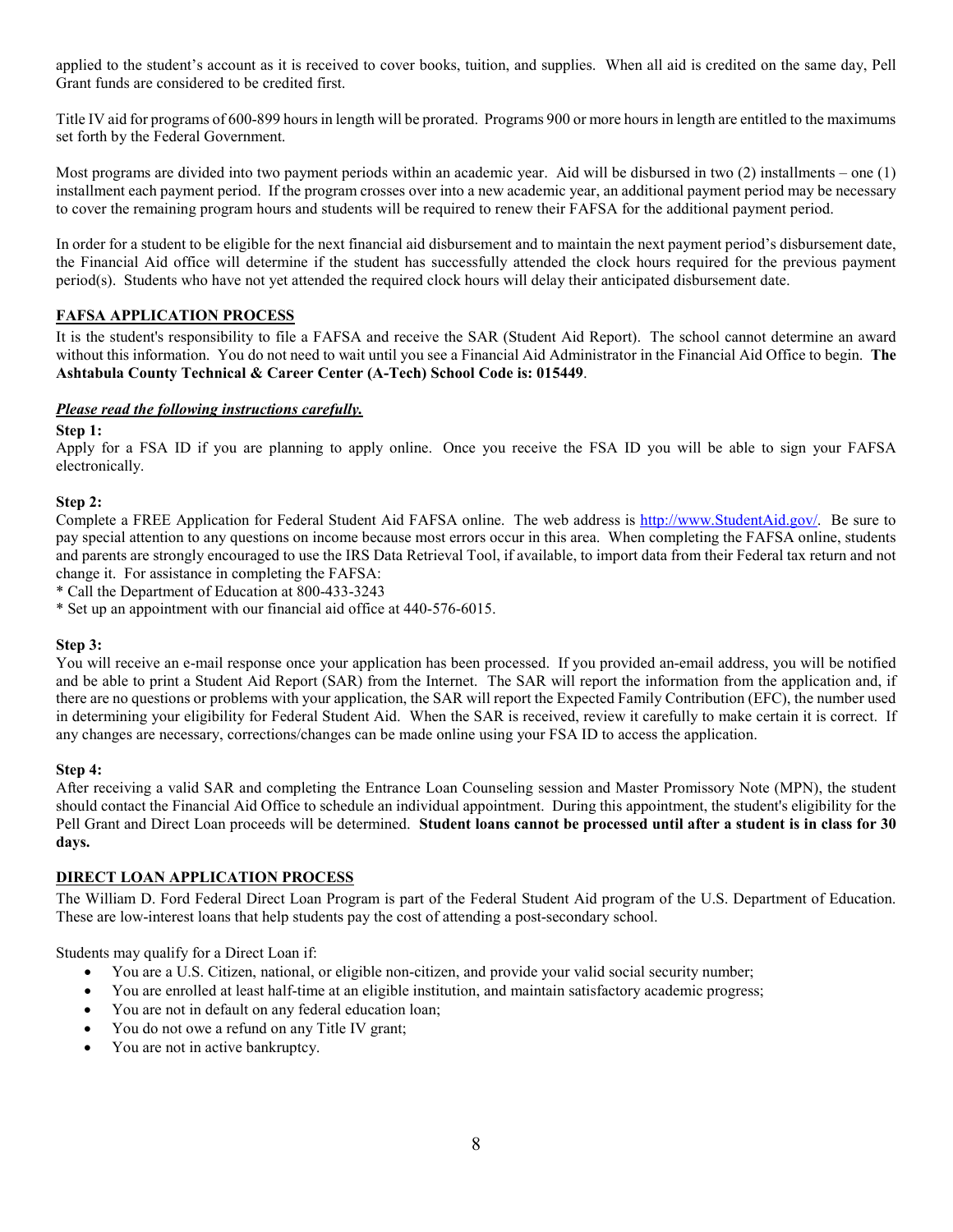#### **Students applying for Federal Direct Loan must complete the following steps:**

- Files a FAFSA. You may complete the FREE Application for Federal Student Aid (FAFSA) online at [www.StudentAid.gov.](http://www.studentaid.gov/)
- Complete a Master Promissory Note (MPN) online at [www.studentaid.gov.](http://www.studentaid.gov/) The MPN is a contract that legally obligates you to repay your student loan. It is important that you complete and thoroughly understand the paperwork, and that you agree with the terms of the loan as described in the MPN packet. Keep a copy of all paperwork for your records.
- Complete required Entrance Counseling session online at [www.studentaid.gov.](http://www.studentaid.gov/)
- Submit printed proof of completed MPN and Entrance Counseling to the Financial Aid office at A-Tech.
- Complete required online Exit Counseling session for loan repayment regarding their responsibility

## **SAMPLE MONTLY LOAN PAYMENT CHART**

The chart below gives estimated payment amounts for William D. Ford Federal Direct Loan (Direct Loan) and Plus Loans. It is based on immediate repayment and a maximum repayment period of ten (10) years. Numbers are approximate due to rounding.

| Amount          | Number of       | $5.00\%$  | $6.00\%$  | $7.00\%$  | 8.25%    | $9.00\%$ |
|-----------------|-----------------|-----------|-----------|-----------|----------|----------|
| <b>Borrowed</b> | <b>Payments</b> | Mo. Pymt. | Mo. Pymt. | Mo. Pymt. | Mo. Pymt | Mo. Pymt |
| \$1,000.00      | 20              | \$52.22   | \$52.67   | \$53.12   | \$53.69  | \$54.03  |
| \$2,000.00      | 43              | \$50.90   | \$51.81   | \$52.72   | \$53.88  | \$54.59  |
| \$2,500.00      | 56              | \$50.15   | \$51.29   | \$52.46   | \$53.94  | \$54.84  |
| \$3,000.00      | 69              | \$50.12   | \$51.52   | \$52.94   | \$54.75  | \$55.85  |
| \$3,500.00      | 82              | \$50.48   | \$52.13   | \$53.82   | \$55.98  | \$57.30  |
| \$4,000.00      | 97              | \$50.21   | \$53.82   | \$54.12   | \$56.64  | \$58.19  |
| \$4,500.00      | 113             | \$50.01   | \$52.22   | \$54.49   | \$57.40  | \$59.19  |
| \$5,000.00      | 120             | \$53.03   | \$55.51   | \$58.05   | \$61.33  | \$63.34  |
| \$5,500.00      | 120             | \$58.34   | \$61.06   | \$63.86   | \$67.46  | \$69.67  |
| \$6,000.00      | 120             | \$63.64   | \$66.61   | \$69.67   | \$73.59  | \$76.01  |
| \$6,500.00      | 120             | \$68.94   | \$72.16   | \$75.47   | \$79.72  | \$82.34  |

## **FEDERAL LOAN REPAYMENT PLANS**

**Standard Repayment Plans** Under this plan, you will pay a fixed amount of at least approximately \$50 each month for up to 10 years. This plan results in the lowest total interest paid of any repayment plan. If you have not selected a repayment plan by the time repayment begins, your loan(s) will be placed on the Standard Repayment Plan.

**Graduated Repayment Plan** Under this plan, you will pay a minimum payment amount at least equal to the amount of interest accrued monthly for up to 10 years. Your payments will start out low, and then increase every two years. Generally, the amount you will repay over the term of your loan will be higher under the Graduated Repayment Plan than under the Standard Repayment Plan. This plan may be beneficial if your income is low now but is likely to steadily increase.

**Income Contingent Repayment (ICR) Plan** ICR is a repayment plan that bases your monthly payment on your annual adjusted gross income (AGI), family size and total Direct Loan amount. As your income increases or decreases, so do your payments. After 25 years, any remaining balance on the loan will be forgiven, but you may have to pay taxes on the amount forgiven.

**Income Based Repayment (IBR) Plan** Income-Based Repayment (IBR) plan bases your monthly payment on your yearly income and you must have a partial financial hardship to enroll. This plan is an alternative to the Income Contingent Repayment (ICR) Plan and is designed to make repaying education loans easier for students who intend to pursue jobs with lower salaries, such as careers in public service. It does this by capping the monthly payments at a percentage of your discretionary income. Like ICR, after 25 years of qualifying repayment, any remaining balance on the loan will be forgiven, but you may have to pay taxes on the amount forgiven.

#### **Extended Repayment Plans**

**Fixed Monthly Payment Option** Under this plan, you will pay a fixed amount of at least \$50 each month for up to 25 years. To be eligible for this plan, your Direct Loan balance must be greater than \$30,000. Repayment under this plan will result in lower total interest paid when compared to graduated plans with similar terms.

**Graduated Monthly Payment Option** Under this plan, you will pay a minimum amount of at least \$50 or the amount of interest accrued monthly, whichever is greater, for up to 25 years. Your payments start out low and then increase every two years. To be eligible for this plan, your Direct Loan balance must be greater than \$30,000. Repayment under this plan may provide lower initial monthly payments, although the total interest paid may be greater when compared to plans with similar terms with fixed payments. This plan may be beneficial if your income is low now but is likely to steadily increase.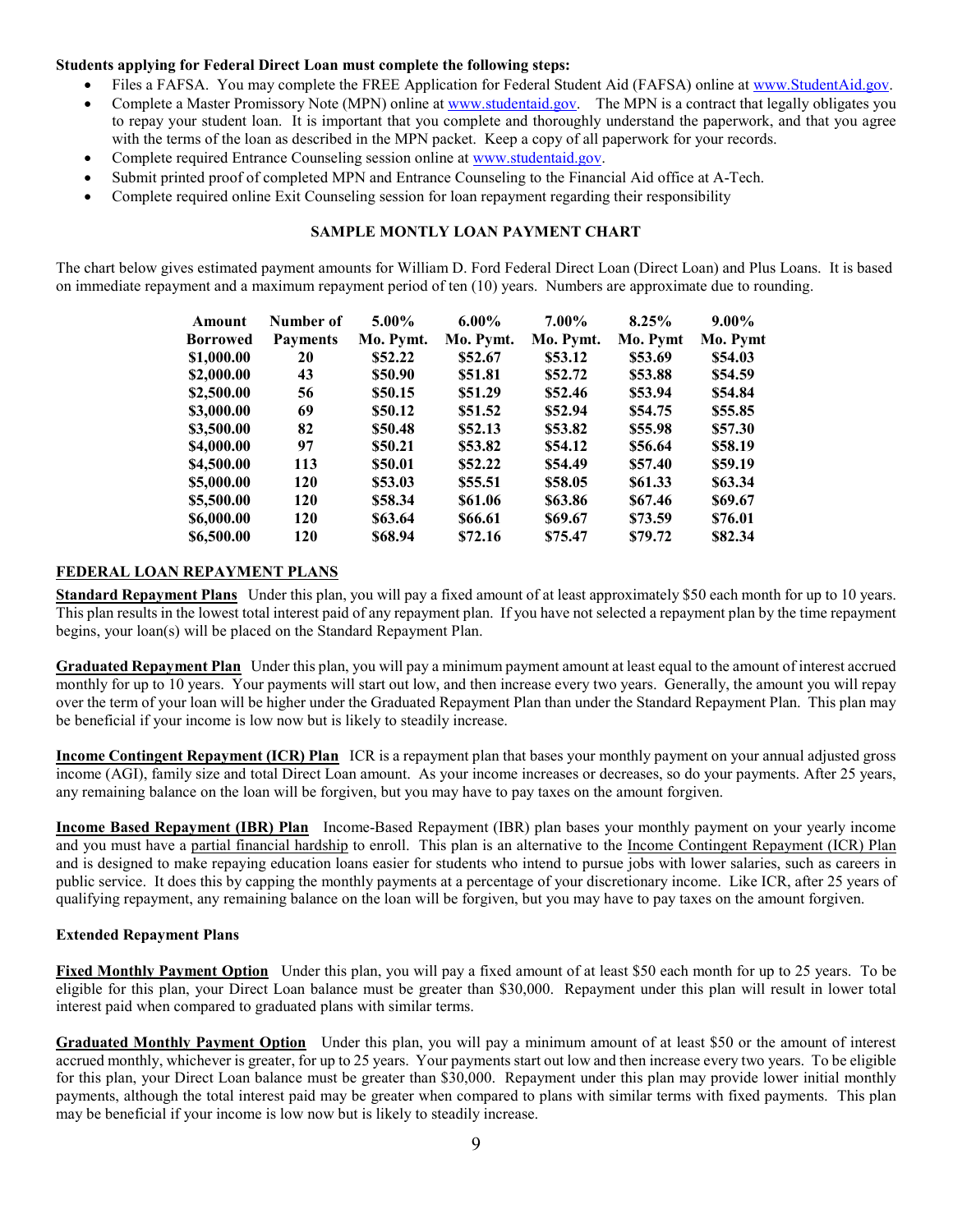#### **Pay as You Earn Repayment Plan**

Borrower pays the lesser of 10% of discretionary income (income –based payments) or what they would have paid under the standard repayment plan (non-income based). Currently for Direct Loan program only and for new borrowers.

Additional, more specific, information about loan repayment will be available from your Direct Loan Servicer prior to entering repayment.

## **DEFERMENT AND FORBEARANCE**

**Deferments** A deferment is a postponement of payment on a loan, during which interest does not accrue if the loan is subsidized. You may qualify for a deferment while you are:

- Enrolled at least half-time in an eligible postsecondary school or studying full time in a graduate fellowship program or an approved disability rehabilitation program.
- Unemployed or meet our rules for economic hardship (limited to 3 years).

You may also be eligible for a deferment based on qualifying active duty service in the U.S. Armed Forces or National Guard. Refer to the MPN for your loan or contact your servicer for more information about the specific qualifications for deferment based on military service. In most cases, you need to submit a deferment request to your loan servicer along with documentation of your eligibility for the deferment. If you've gone back to school and your loan servicer receives enrollment information that shows you're enrolled at least half-time, it will automatically put your loans into deferment and notify you. You have the option of cancelling the deferment and continuing to make payments on your loan.

#### **If you are in default on your loan, you are not eligible for a deferment or forbearance.**

**Forbearance** If you can't make your scheduled loan payments, but don't qualify for a deferment, your loan servicer may be able to give you forbearance. Forbearance allows you to temporarily stop making payments on your loan, temporarily make smaller payments, or extend the time for making payments. Some common reasons for getting forbearance are illness, financial hardship, or serving in a medical or dental internship or residency. See your copy of the Borrower's Rights and Responsibilities Statement for more examples. You can also get more information by contacting your loan servicer. Under certain circumstances, your loan servicer can automatically give you forbearance, for instance, while processing a deferment, forbearance, cancellation, a change in repayment plan or consolidation, or if you're involved in a military mobilization or a local or national emergency.

**School-related discharges:** In certain cases, you may be able to have all or a part of your loan cancelled because:

- Your school closed before you completed your program.
- Your school forged your signature on your promissory note or falsely certified that you were eligible to get the loan.
- Your loan was falsely certified because of identity theft (additional requirements apply).
- You withdrew from school but the school didn't pay a refund that it owed under its written policy or our regulations. Check with the school to see how refund policies apply to federal aid at the school.

In general, you must repay your loan even if you don't graduate, can't find work in your field of study, or are dissatisfied with the education program.

**Disability, bankruptcy, or death** Your loan may be discharged if you are determined to be totally and permanently disabled and you meet certain requirements during a 3-year conditional discharge period. To apply for this discharge, you must provide a physician's statement that you became totally and permanently disabled after the loan was made. See your copy of the Borrower's Rights and Responsibilities Statement for more information on the procedures and conditions for this discharge. Your loan may be cancelled if it is discharged in bankruptcy. This is not an automatic process—you must prove to the bankruptcy court that repaying the loan would cause undue hardship. For a student that dies, the loan will be cancelled if a family member or other representative provides acceptable documentation to the student's servicer. Contact your servicer for more information or to get a cancellation form. You can also find more information in your copy of the Borrower's Rights and Responsibilities Statement**.**

**Consolidation:** There may be advantages to consolidating (combining) your federal student loans into one loan, starting with the convenience of making a single monthly payment. Consolidation generally extends the repayment period, resulting in a lower monthly payment. This may make it easier for you to repay your loans. However, you will pay more interest if you extend your repayment period through consolidation since you will be making payments for a longer period of time. Contact the Direct Loan Consolidation Center for more information at: 1-800-557-7392. The Direct Loans Consolidation website also has an online calculator that you can use to find out how much you'll pay each month if you consolidate.

If you want additional information on loan default, visit the Department's Debt Resolution website [www.myeddebt.com](http://www.myeddebt.com/)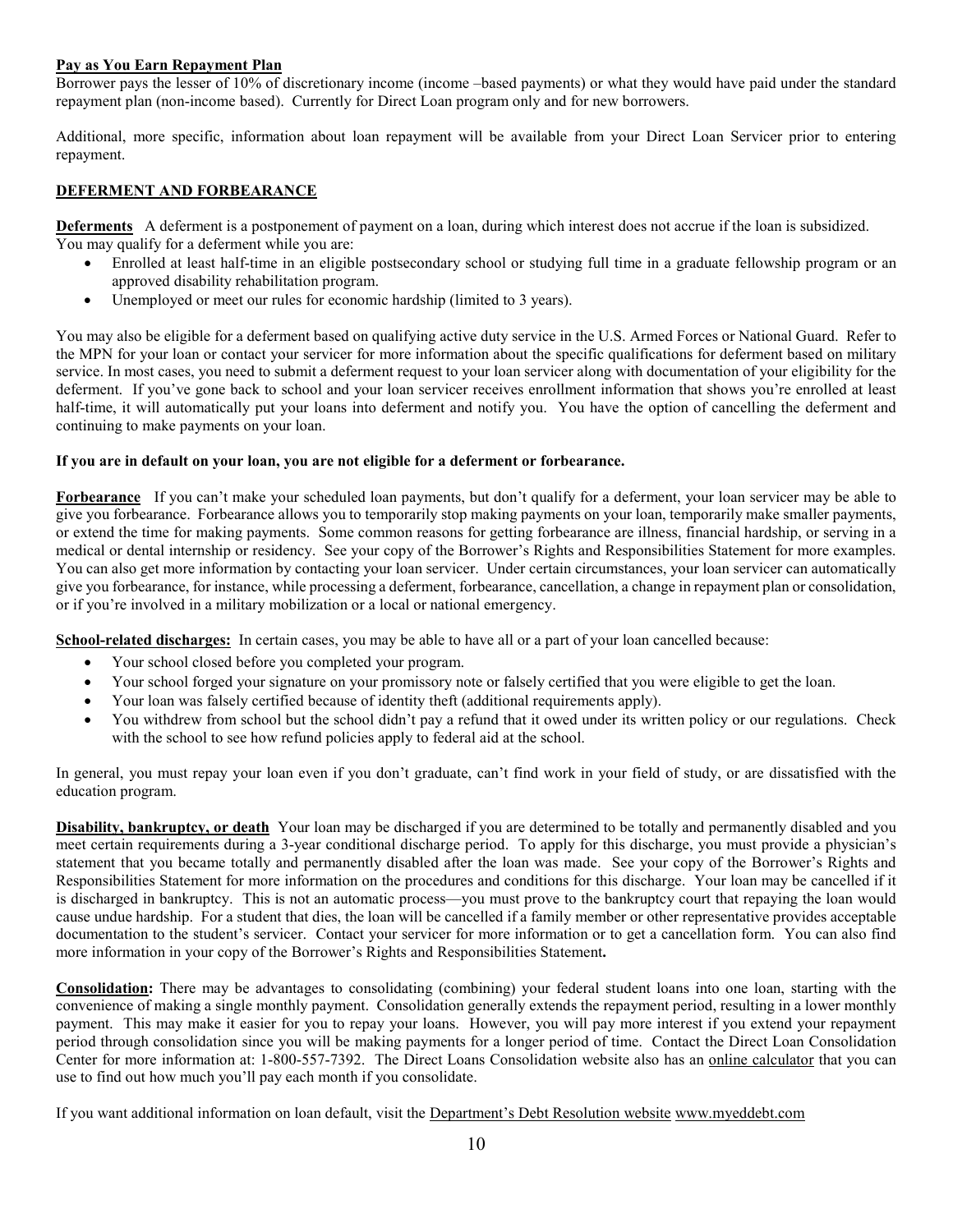## **VERIFICATION**

The Central Processing System (CPS) selects applications to be verified. The Ashtabula County Technical & Career Campus (A-Tech) verifies the accuracy of all FAFSA applications, whether selected by the CPS or not. It is the policy of A-Tech that all applications are verified and all conflicting information must be resolved before disbursing FSA funds. All documents required for verification must remain on file in A-Tech's Financial Aid office. **Since full verification is required, and if documents are not provided in the allotted timeframe, the student will not be eligible to receive aid from the FSA programs.**

The documentation needed for verification varies according to the item verified. The Financial Aid Administrator will advise students and parents on the documentation to be submitted. Students and/or parents of dependent students must also sign a Verification Worksheet certifying the accuracy of the information being reported.

*Verification Items:*

- 
- 
- 
- 
- 
- 
- 
- Identity/statement of education purpose
- Adjusted Gross Income IRA deductions and payments
- U.S. income tax paid Tax-exempt interest
- Education Credits Other untaxed income
- Untaxed IRA distributions Income earned from work
- Untaxed pensions Household size
- Number in college Supplemental Nutrition Assistance Program
- Child Support Paid High School completion status

#### **High School Evaluation Information**

If the U.S. Department of Education or A-Tech questions the validity of the enrolling student's high school credential, A-Tech will verify the validity of the high school credential. A-Tech will ask for a transcript from the high school showing classes completed and passed. If A-Tech is still not satisfied as to the validity of the credential, we may contact the states' Department of Education in which the school is located to ascertain if the high school is approved by the state. If the student graduated from a high school located out of the country, A-Tech will determine whether the education is the equivalent of a high school education in the United States.

#### **Fraud**

Students, parents, or other individuals who purposely give false or misleading information to fraudulently obtain federal funds may be fined, be sentenced to jail, or both. If misreported information or altered documentation is suspected, the submitting parties will be asked to resubmit accurate, unaltered documentation for verification. Individuals suspected of misreporting information or altering documentation will be reported to the Office of Inspector General U.S. Department of Education and any evidence will be provided.

#### **CHANGE OF CIRCUMSTANCES**

Students are responsible to report any significant changes of circumstances to the Financial Aid office including enrollment status, permanent address, phone number and e-mail address. Students can apply for a Financial Aid Appeal if aid is discontinued and/or terminated because of mitigating circumstances. A Financial Aid Appeal can be made by the student for a review of the circumstances. Each case will be reviewed on an individual basis.

#### **WITHDRAWALS OR TERMINATION**

Students planning to withdraw must notify their instructor and the Workforce Development Department. For students who withdraw without notifying A-Tech, the Workforce Development Department will use two calendar weeks of consecutive absences to determine that the student has unofficially withdrawn and use the last day of the two calendar weeks as the date of determination for calculating any return of Federal funds to the U.S. Department of Education. If a student has a Federal loan, it is his/her responsibility to inform the guaranty agency/lender that he/she is no longer in school.

#### Module Withdrawals:

Students withdrawing from a portion or single module of a program will be withdrawn from the entire program and will no longer be eligible for financial aid for that program. Any return of Federal funds to the U.S. Department of education will be processed as per the Refund Policy. Any outstanding tuition balance will be the responsibility of the student and payment arrangements must be in place at the time of module withdrawal. Certificate(s) of completion will only be issued for individual modules completed. No transcript or passport will be issued.

If a student stops attending school or officially withdraws from his or her program of training for any reason, the Title IV Aid will be recalculated based on the total number of clock hours / percentage of time the student was scheduled to attend school. If after recalculation, the school finds that the student did not attend the required number of clock hours needed to cover the aid amount already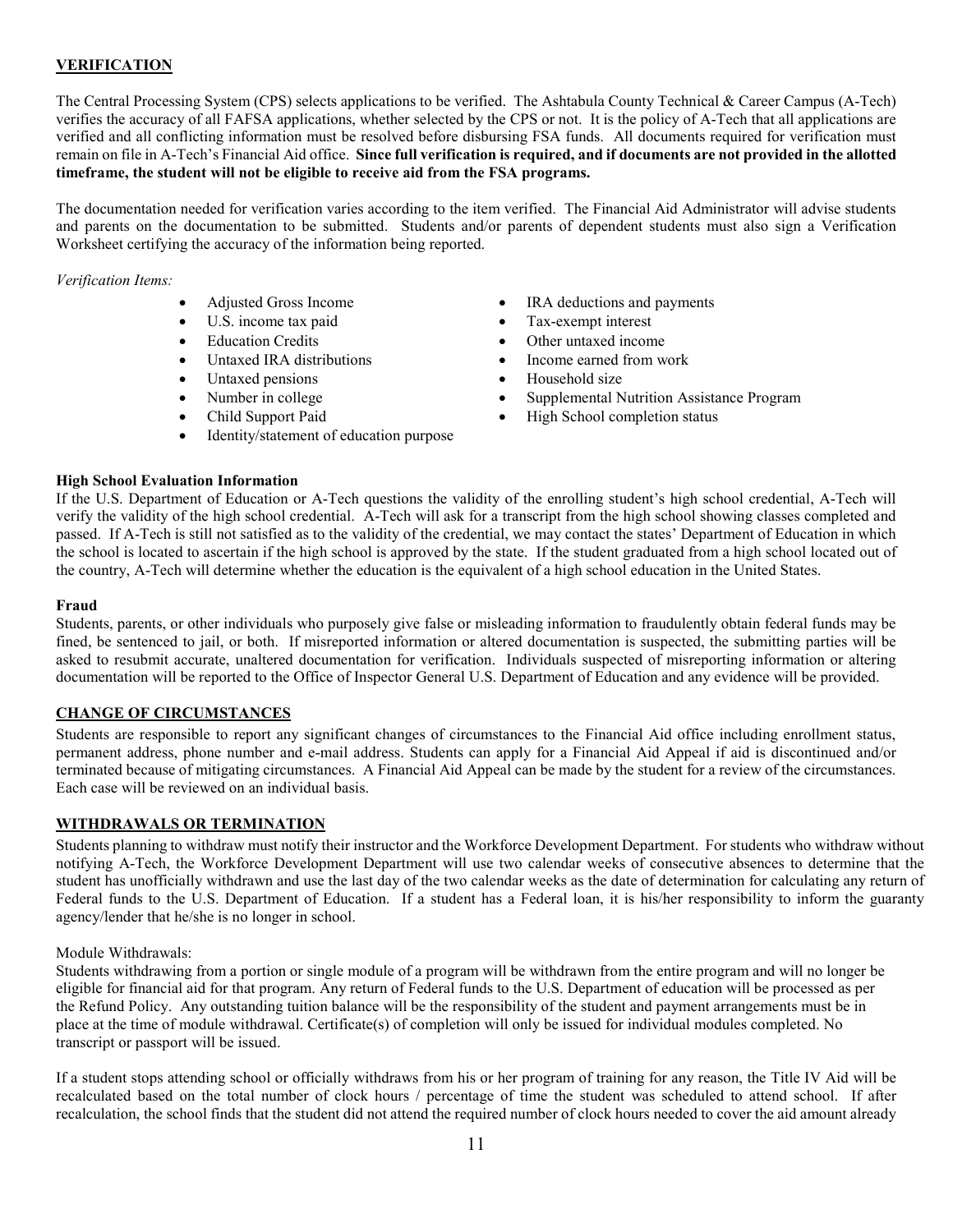disbursed to the student, the student is liable for the amount of money and the student must pay it to the school. The school will then refund the money back to the Financial Aid Program. The student will also be invoiced for any tuition and school related expenses not covered by the Financial Aid.

Federal returns will be made within 45 calendar days of the determination date**.** A borrower must go through exit counseling online at [www.studentloans.ed.gov](http://www.studentloans.ed.gov/) to review rules and regulations, policies and procedures of the Federal Direct and PLUS Loan Program. The school will be notified electronically that the student has completed exit counseling.

## **LEAVE OF ABSENCE**

A student interested in an extended leave from his/her class must apply in writing to the Workforce Development Director who will approve or disapprove all requests. The school may grant a student a leave of absence of up to 180 days in any 12-month period if the student provides proof of hardship\*. If the student is on an approved leave of absence, they are not considered to be withdrawn. All financial aid will be put on hold. If the student fails to return from an approved leave of absence they will be considered officially withdrawn, and all refunds and return of Title IV funds calculations will be based on that date. If the student has a Federal loan, the grace period begins retroactively to the student's last date of attendance.

\*One additional approved leave (not to exceed 30 days) may be allowed for unforeseen circumstances, such as jury duty, military reasons or circumstances covered under the Family Medical Leave Act (FMLA) of 1993.

## **FEDERAL POLICY FOR RETURNING TITLE IV FUNDS**

Federal law specifies how a school must determine the amount of federal financial aid (Pell, FFEL, Sub/Unsub, Plus) that a student earns if they withdraw prior to completing 60% of a payment period. A payment period is defined as one-half the hours and weeks in the academic year and/or the student's program. The return calculation will be completed based upon a student's official or unofficial withdrawal from their training program (see school's Withdrawal Policy).

The amount of federal financial aid assistance that the student earns is determined on a percentage basis. Once the student has completed more than 60% of the hours scheduled in the payment period, all financial assistance is considered earned.

**Percent earned =** number of scheduled hours completed up to the withdrawal date divided by the hours in the payment period. **Percent unearned =** 100% minus percent earned.

When a student receives federal financial aid in excess of aid earned then:

**The school returns the lesser of:** Institutional charges multiplied by the unearned percentage or Title IV federal financial aid disbursed multiplied by the unearned percentage.

**The student returns: Any remaining unearned aid not covered by the school –** Any loan funds are repaid in accordance with the terms of the promissory note. (Scheduled payments to the holder of the loan over a period of time.) Any grant amount the student has to return is a considered a Federal Title IV grant <u>overpayment</u> and arrangements must be made with the school or the U. S. Department of Education to return the funds.

If it is determined that the student has not received all of the "earned" federal aid for which the student is entitled, the student will receive a post-withdrawal disbursement of financial aid funds. Grant funds will be applied to their tuition account to settle any tuition still owed the school as a result of the student's withdrawal. If the funds are due from the federal loan program, the student will be notified within 30 days of the date the school determined that the student had withdrew. The student, or parent in the case of a PLUS loan, will need to request the funds in writing before the loan disbursement will be made**.** 

The school will return Title IV funds to the programs from which the student received aid during the payment period or period of enrollment, as applicable, in the following order up to the net amount disbursed from each source:

- o Unsubsidized Federal Direct Loans
- o Subsidized Federal Direct Loans
- o Federal Pell Grants for the payment period for which a return of funds is required
- o Other assistance under this Title for which a return of funds is required

#### **All returns owed to the Federal Financial Aid programs will be processed within forty-five (45) days. STUDENTS RIGHTS AND RESPONSIBILITIES**

As a recipient of Federal Student Aid, a student has certain rights he/she should exercise and certain responsibilities that must be met. Knowing what they are will enable the student to make better decisions about educational goals and how to best achieve them.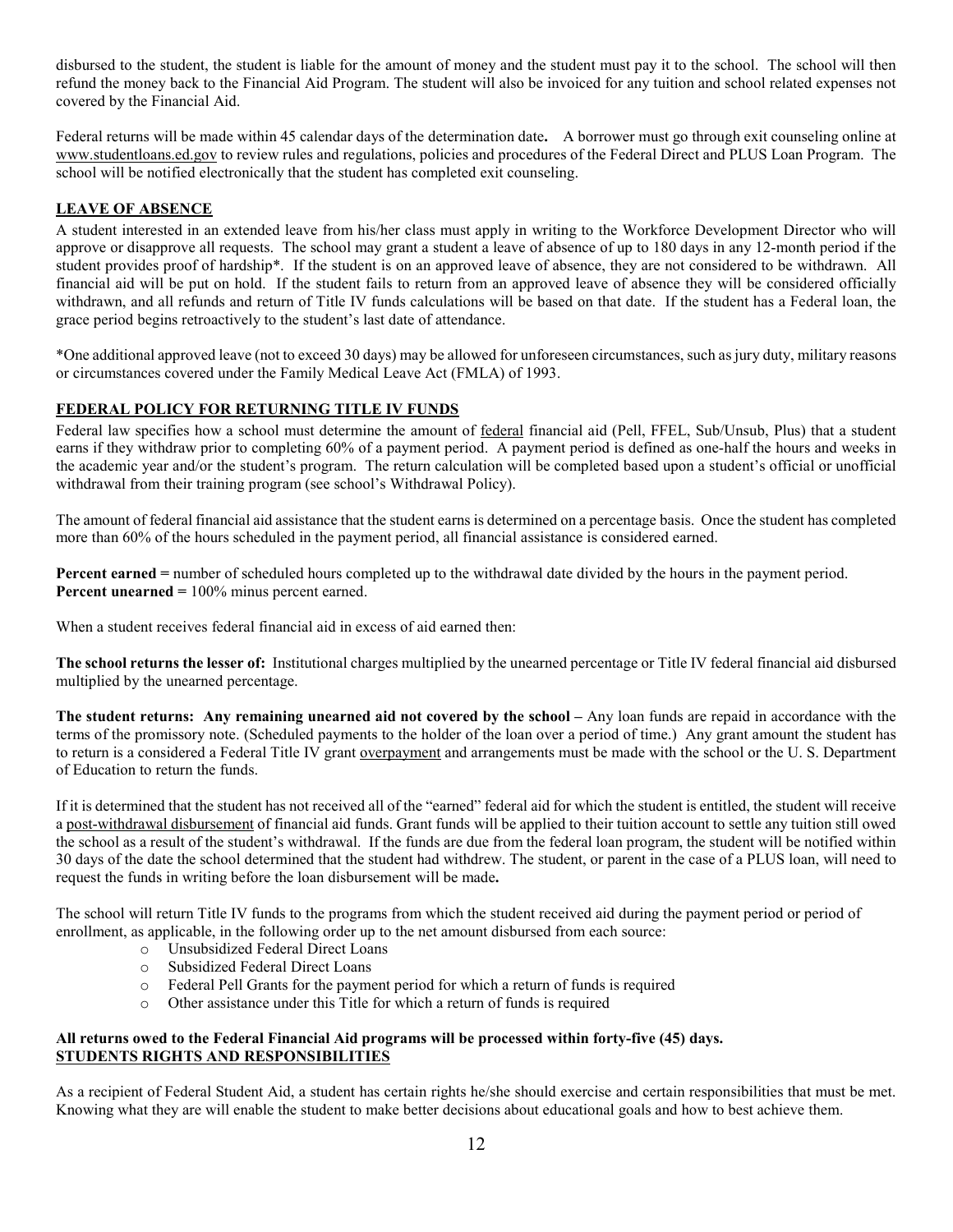- You have the right to know what financial aid programs are available at your school.
- You have the right to know the deadlines for submitting applications for each of the financial aid programs available.
- You have the right to know how financial aid will be distributed, how decisions on the distributions are made, and the basis for these decisions.
- You have the right to know how your financial need was determined. This includes how costs for tuition and fees, room and board, travel, books and supplies, personal and miscellaneous expenses, etc., are considered in your budget.
- You have the right to know resources (such as parental contribution, other financial aid, your assets, etc.) were considered in the calculation of your need.
- You have the right to know how much of your financial need as determined by Ashtabula County Technical & Career Campus has been met.
- You have the right to request an explanation of the various programs in your student aid package.
- You have the right to know your school's refund policy.
- You have the right to know what portion of the financial aid you received are loans that must be repaid, and what portion is grant aid. If the aid is a loan, you have the right to know what the interest rate is, the total amount that must be repaid, the payback procedures, the length of time you have to repay the loan, and when repayment is to begin.
- You have the right to know how the school determines whether you are making satisfactory progress, and what happens if you are not.
- You must complete all application forms accurately and submit them on time to the right place.
- You must provide correct information. In most instances, misreporting information on financial aid application forms is a violation of the law and may be considered a criminal offense which could result in an indictment under the Criminal Code.
- You must return all additional documentation, verification corrections and/or new information requested by either the financial aid office or the agency to which you submitted your application.
- You are responsible for reading and understanding all forms that you are asked to sign and for keeping copies of them.
- You must accept responsibility for all agreements that you sign.
- You must be aware of and comply with the deadlines for applications or reapplication for that aid.
- You should be aware of your school's refund procedures.
- All schools must provide information to prospective students about the school's programs and performance. You should consider this information carefully before deciding to attend.

## **CONFIRMATION OF CITIZENSHIP**

All students applying for Federal student aid must be able confirm their citizenship status with the Social Security Administration. The confirmation process is normally done when the student submits the Free Application for Federal Student Aid (FAFSA) to the Federal processor. The Federal processor performs a match with the SSA to confirm the student's citizenship status and social security number. If SSA cannot confirm the student's citizenship status, a comment will appear on the student's SAR/ISIR.

The following policy applies to any student who applies for Federal student aid, but fails to confirm his/her citizenship status:

- 1) Applicants whose SAR/ISIR contains a "C" code (comment) that the Federal processor could not confirm the applicant's citizenship, must submit documentation to the Financial aid office substantiating his or her claim to be a citizen or eligible noncitizen. A student claiming to be an eligible non-citizen must submit a SAR/ISIR with an A-number for eligible non-citizens assigned by Immigration and Naturalization Service.
- 2) Applicants whose citizenship status cannot be confirmed will not receive Federal student aid funds until such time as proper documentation is submitted. All documentation must be submitted prior to the end of the first payment period.
- 3) If a student fails to submit citizenship documentation prior to the end of the first payment period, the student will lose the financial aid disbursement scheduled for that particular payment period.
- 4) In any event, the institution will not make a determination that a student is not an eligible non-citizen until the student has had an opportunity to submit documentation confirming his or her citizenship.

## **QUESTIONS ABOUT FINANCIAL AID**

For answers to questions about Financial Aid, call the Ashtabula County Technical & Career Campus (A-Tech) Financial Aid department at (440) 576-5506. The Coordinator can:

- Assist in completing the FAFSA
- Explain Federal Student Aid eligibility requirement
- Explain the process of determining financial need and awarding aid
- Send Federal student aid publications to you
- Find out if a student's Federal Student Aid Application (FAFSA) has been processed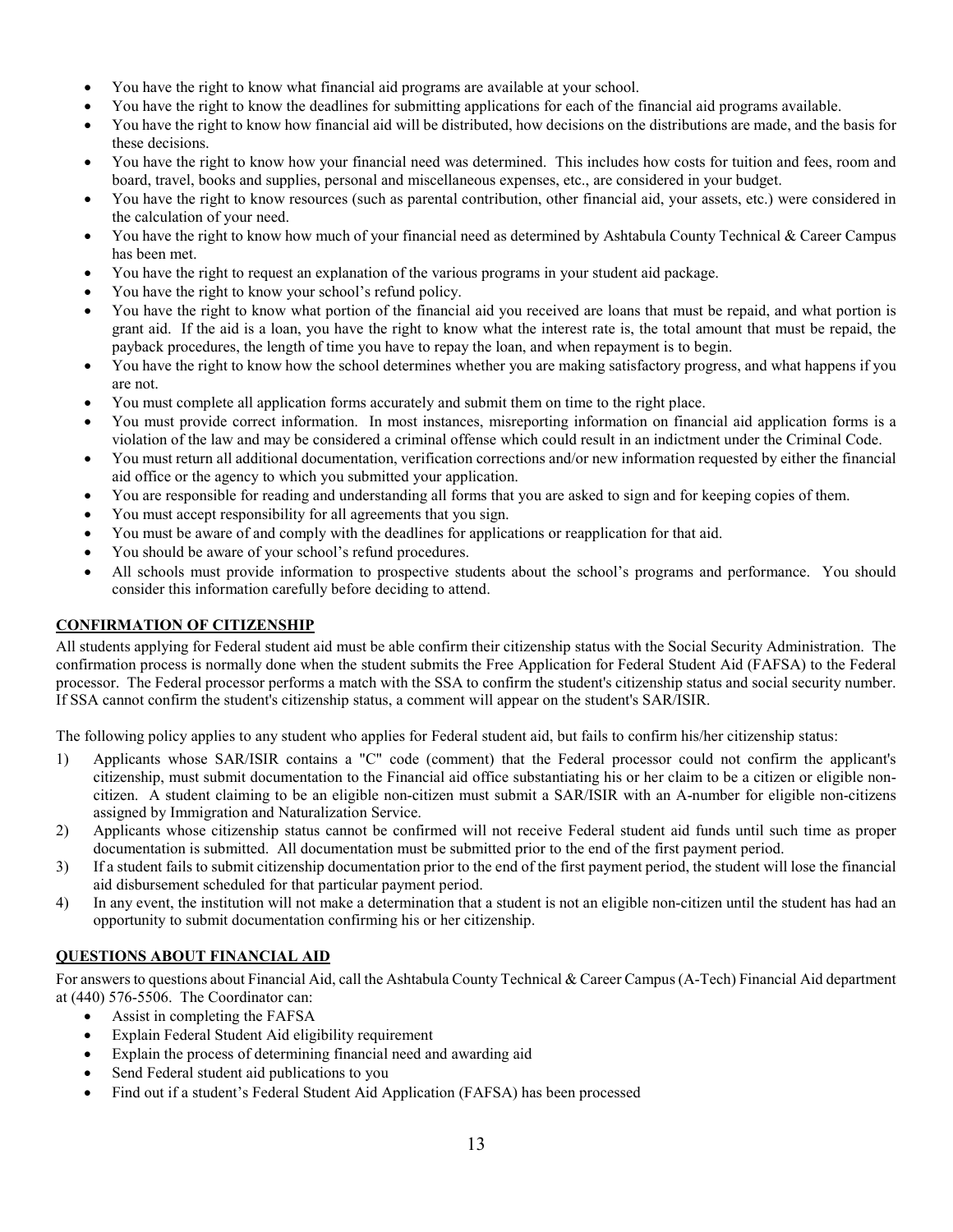**Internet Addresses for Financial Aid Assistance:** FAFSA on the Web: [www.fafsa.ed.gov](http://www.fafsa.ed.gov/) Assistance in completing the FAFSA: [www.ed/gov/prog\\_info/SFA/FAFSA](http://www.ed/gov/prog_info/SFA/FAFSA) Financial Aid information from the U.S. Department of Education: [www.ed.gov/studentaid](http://www.ed.gov/studentaid)

## **CREDIT FOR PREVIOUS TRAINING**

Credit for previous training and/or education will be evaluated on an individual basis. Hours transferred from another educational institution or military training, will be considered to be part of the student's attempted hours and reduce the maximum time frame for the completion of the program.*\*Cosmetology students will be granted credit for previous training upon the approval of the State Cosmetology Board. Such credit will shorten the course accordingly. However, the school reserves the right to determine acceptance of clock hours of transferring student, providing they are able to comply with other admission requirements.*

## **SATISFACTORY ACADEMIC PROGRESS AND ATTENDANCE**

a. The following Academic and Attendance guidelines are for students attending full-time programs, with or without financial aid.

b. Satisfactory Academic Progress (SAP) will be measured at the end of each financial aid payment period for all training programs. A cumulative academic grade average must be "C" or above at the end of each payment period based upon the scheduled hours and weeks in the payment period to remain qualified for a certificate of completion, financial aid and veteran's benefits purposes. This cumulative average is based upon all academic activity from the first day of class through the end of each payment period. The student must also be successfully progressing in his/her program of training at a rate not to exceed a maximum time-frame of 110% of the normal time required to complete their program. A periodic review of the student academics (based on each training programs syllabus) will be conducted. An alert letter may be issued based on the student's current status. If at any point during the course of the program, it is determined, that a student cannot meet the SAP standards, those students receiving financial aid including Veterans benefits will be subject to having benefits terminated and may be subject to dismissal from the program.

c. Attendance\* in training programs has been shown to be a reasonable predictor of work attendance during employment. Therefore, attendance during a training program is carefully monitored. In order for a student to meet SAP standards and remain eligible for Title IV funds, if receiving, they must maintain a minimum attendance of 90% of the clock hours scheduled. Each student is responsible for properly signing in and out of each class session.

d. A weekly review of attendance will be conducted and an alert letter may be issued based on current status. The Workforce Development Director or designee may implement academic/attendance probation, or dismissal from the campus. The student may be required to furnish an alternate method of payment. \*Please note that LPN and RN students must follow the attendance policy in their Handbook, however, still maintain 90% attendance for Title IV.

e. Make up time\* may be granted, if available, to meet attendance and financial aid requirements for absences caused by reasons an employer would consider acceptable. Make-up time is arranged with instructors and must be approved by an authorized administrator. Make-up time is not intended to allow a student to earn leave time or to improve overall attendance record. Make-up time must be completed within the current payment period and may not exceed 10% of the total monthly required hours. \*The exception to this policy would be for our LPN and RN students who must follow the Make-Up policy in their Handbook.

f. Grades and attendance are checked each time a financial aid payment arrives for a student.

g. Academic/Attendance Probation: If a student fails to meet the requirements for satisfactory academic/attendance progress, a consultation with the Workforce Development Director or designee will be scheduled to inform the student of their status. The student must file a successful appeal to be placed on academic/attendance probation. The Workforce Development Director or designee will review the student's appeal for probation. If the appeal is successful, the student will be placed on probation and given an academic/attendance plan to come into compliance with the campus satisfactory academic progress standards. Probation duration to be determined by the individual academic/attendance plan and will be calculated by the minimum duration required to obtain 90% attendance and/or a minimum grade of 74%. Official determination will be made at the end of the payment period. During probation, the student may be required to sign a payment plan or furnish an alternate method of payment.

h. Notification: The Workforce Development Director or designee will inform the student by letter of her/his probation status. The Workforce Development Director will notify the student of her/his dismissal from the school.

i. Appeal Procedure: A student must appeal probation by completing the appeal form. The appeal will describe in detail, with documentation, any undue hardship or circumstance, which may have caused the failure to meet the satisfactory academic progress, and/or attendance standard, or the educational plan provided to the student. The student must also indicate what has changed that will allow the student to meet the standards of progress at the end of the next evaluation period. A review board will be convened by the Workforce Development Director to consider the appeal. Appeals will be reviewed on an individual basis. Students will be notified in writing of appeal decisions within two weeks.

j. Reinstatement/Termination: A weekly review of the student's status will be conducted. If the student comes into compliance before the end of the probationary period, financial aid will be reinstated. At the end of the probationary period, the student must be meeting the academic/attendance progress standards and the academic plan developed for the student in order for financial aid to be reinstated.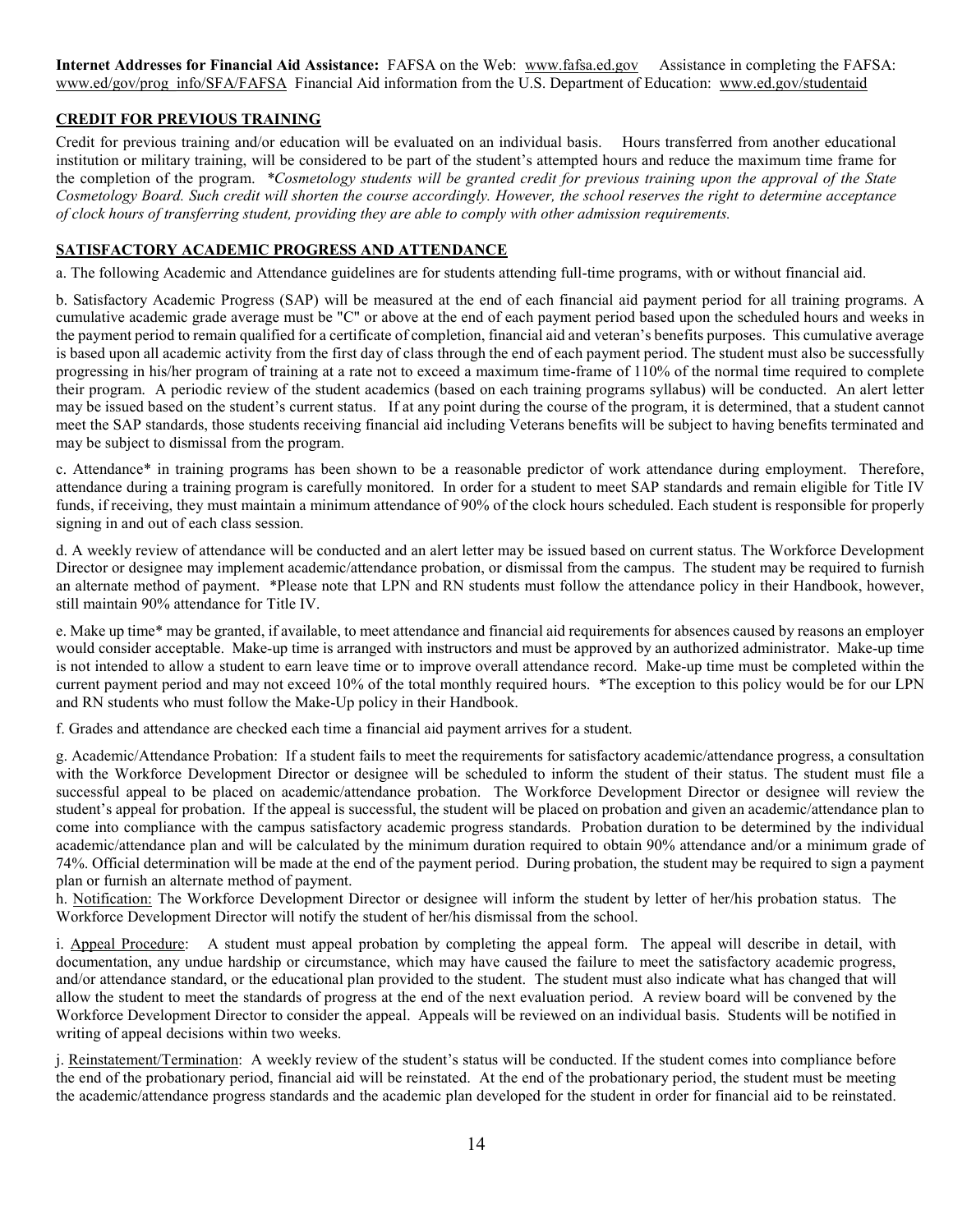If the student is not in compliance with the academic/attendance standards or the academic plan, the student's financial aid eligibility will be terminated and the student may be subject to termination from school.

k. Interruptions, Course Incompletes, and Withdrawals: If enrollment is temporarily interrupted for a Leave of Absence, the student will return to school in the same progress status as prior to the leave of absence. Hours elapsed during a leave of absence will extend the student's contract period and maximum time frame by the same number of days taken in the leave of absence and will not be included in the student's cumulative attendance percentage calculation. Students who withdraw prior to completion of the course and wish to reenroll will return in the same satisfactory academic progress status as at the time of withdrawal

l. Course Repeats: A student may repeat a course they failed or did not complete. The repeat grade will supersede any previous grade. However, for students repeating a course, they must complete the program within the maximum time frame allowed. Students will not receive financial aid for repeated coursework unless the student has not been in attendance for 180 days. (See policy on Returning Students).

m. Returning Students: Students who drop out and return to school must have their financial aid reviewed if they received financial aid funds during their previous enrollment. Students who return within 180 days will be considered in the same payment period they were in when they left school. Students will have to complete the hours remaining in the payment period for which they were previously paid before an additional payment of Title IV funds. Students returning after 180 days will be considered in a new payment period and will be eligible to receive additional funds as a new student up to the award year limit. If the school gives the student credit for hours previously attended, the school will treat the hours remaining in the program as if they are the student's entire program.

n. Completion of a training program: A student is expected to complete the program during the normal duration of the training program based on the clock hours and schedule. However, due to unforeseen circumstances, you may be allowed the opportunity to complete the program beyond the normal duration. The maximum time frame allowed for any student to complete a training program will not exceed 1.5 times the normal duration of the program. Additional fees may apply.

## **GRADUATION AND EMPLOYMENT RATES**

To help students make an informed decision about enrolling in a program at the Ashtabula County Technical & Career Campus, below is the latest information provided to our accrediting agency, Accrediting Commission of Career Schools and Colleges as reported in October 2018. Graduation Rates based on a maximum of 150% of the scheduled program duration. Related Employment Rates based on a minimum eight-month follow up after graduation.

| <b>Program Title</b>              | Program Year          | <b>Students Enrolled</b> | <b>Graduation</b><br>Rate | <b>Related</b><br><b>Employment Rate</b> |
|-----------------------------------|-----------------------|--------------------------|---------------------------|------------------------------------------|
| Registered Nurse                  | $07/01/20 - 06/30/21$ | 10                       | 80                        | 90                                       |
| Licensed Practical Nurse          | $07/01/20 - 06/30/21$ | 21                       | 95                        | 86                                       |
| Certified Patient Care Technician | $07/01/20 - 06/30/21$ | 0                        | $\theta$                  | 0                                        |
| Business Office Specialist        | $07/01/20 - 06/30/21$ | 0                        | 0                         | 0                                        |
| Cosmetology                       | $07/01/20 - 06/30/21$ |                          | 0                         | 0                                        |
| Automotive                        | $07/01/20 - 06/30/21$ |                          | 0                         | 0                                        |
| <b>Industrial Maintenance</b>     | $07/01/20 - 06/30/21$ |                          | 60                        | 60                                       |
| Industrial Welding                | $07/01/20 - 06/30/21$ | 6                        | 100                       | 83                                       |
| Industrial Electricity/HVAC       | $07/01/20 - 06/30/21$ | 6                        | 70                        | 70                                       |
| <b>Industrial Electricity</b>     | $07/01/20 - 06/30/21$ | 4                        | 100                       | 100                                      |
| <b>HVAC</b>                       | $07/01/20 - 06/30/21$ | 6                        | 50                        | 50                                       |

#### **THIRD PARTY REGULATORY APPROVALS**

Registered Nurse is approved by the State of Ohio Board of Nursing Licensed Practical Nursing is approved by the State of Ohio Board of Nursing Cosmetology is approved by the Ohio State Board of Cosmetology Automotive is approved by the National Automotive Technician Education Foundation

#### **CRIME AWARENESS REPORT**

The following information is provided and updated annually as directed by the U.S. Department of Education to comply with the Jeanne Clery Discloser of Campus Policy and Crime Statistics Act (Clery Act).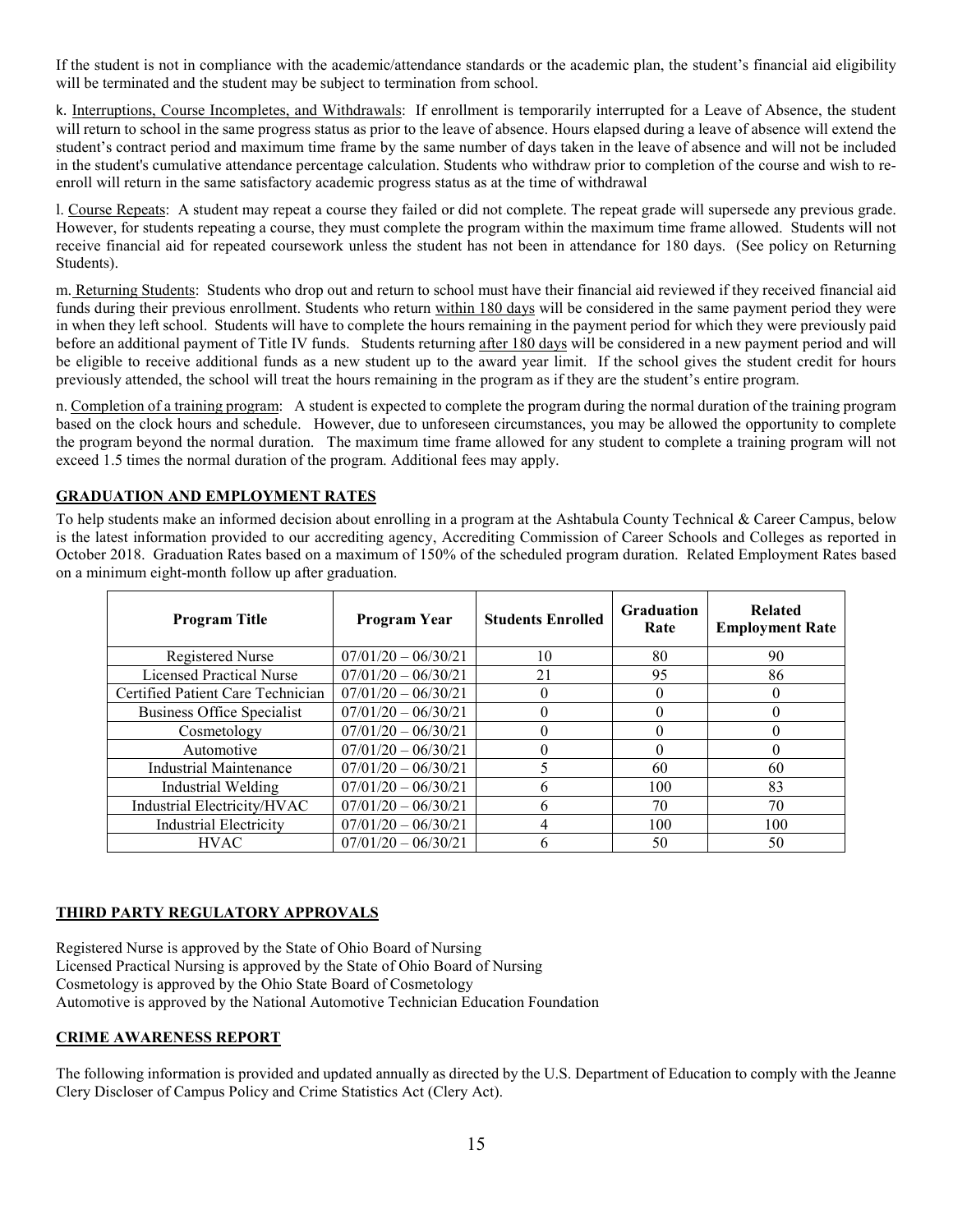a. Reporting **of Criminal Incidence** – A-Tech strives to provide a safe and secure campus for all students and staff members. All students and staff members are encouraged to report any and all suspicious campus activity immediately upon witnessing the occurrence.

b. Security **on Campus** - The school is in operation from 7:00 am to 10:15 pm Monday through Thursday and 7:00 am to 4:30 pm on Friday. The building will be open to students and staff during these hours.

c. Campus **Policy Regarding Illegal Substances** - The school strictly forbids the possession, use or sale of any alcoholic beverages and/or illegal drugs on campus. Students and staff members should report any knowledge of such activities to the appropriate school personnel listed in Part "a" of this section. Any infraction is cause for immediate suspension and possible termination. When appropriate, such infractions will also be reported to legal authorities. Specific details of the school's drug policy are outlined in the campus drug free policy statement described annually to all staff members and students.

d. Current **Campus Crime Statistics** - The following is a list of all criminal incidences reported on campus for the period July 1, 2019 to June 30, 2021.

|                                        | <b>CRIMINAL OFFENSES</b> |             |             |                                               | <b>HATE CRIMES</b> |                             |                |
|----------------------------------------|--------------------------|-------------|-------------|-----------------------------------------------|--------------------|-----------------------------|----------------|
|                                        | 2019                     | 2020        | 2021        |                                               | 2019               | 2020                        | 2021           |
| Murder & Non-Negligent<br>Manslaughter | 0                        | 0           | 0           | Murder & Non-Negligent<br>Manslaughter        | 0                  | 0                           | 0              |
| Negligent Manslaughter                 | $\mathbf 0$              | $\mathbf 0$ | $\Omega$    | Negligent Manslaughter                        | 0                  | $\Omega$                    | 0              |
| Rape                                   | 0                        | 0           | 0           | Forcible Sex Offenses                         | 0                  | 0                           | 0              |
| Forcible Sex Offenses                  | 0                        | 0           | 0           | Non-Forcible Sex Offenses                     | 0                  | 0                           | 0              |
| Non-Forcible Sex Offenses              | $\overline{0}$           | 0           | 0           | Robbery                                       | $\overline{0}$     | 0                           | 0              |
| Robbery                                | 0                        | 0           | 0           | <b>Aggravated Assault</b>                     | 0                  | 0                           | 0              |
| Aggravated Assault                     | 0                        | 0           | $\Omega$    | <b>Burglary</b>                               | 0                  | $\Omega$                    | 0              |
| <b>Burglary</b>                        | 0                        | 0           | 0           | Motor Vehicle Theft                           | 0                  | 0                           | 0              |
| Motor Vehicle Theft                    | 0                        | 0           | $\Omega$    | Arson                                         | 0                  | 0                           | 0              |
| Arson                                  | 0                        | 0           | 0           | Larceny - Theft                               | 0                  | 0                           | 0              |
| TOTALS                                 | 0                        | 0           | $\Omega$    | Simple Assault                                | $\Omega$           | 0                           | 0              |
|                                        |                          |             |             | Intimidation                                  | 10                 | 0                           | $\overline{2}$ |
|                                        |                          |             |             | Destruction, Damage,<br>Vandalism of Property | 11                 | $\Omega$                    | $\overline{2}$ |
|                                        |                          |             |             | Any other crime involving                     | $\Omega$           | $\Omega$                    | 3              |
|                                        |                          |             |             | bodily injury                                 |                    |                             |                |
|                                        |                          |             |             | <b>TOTALS</b>                                 | 21                 | $\mathbf{0}$                | 7              |
|                                        | <b>ARRESTS</b>           |             |             |                                               |                    | <b>DISCIPLINARY ACTIONS</b> |                |
|                                        | 2019                     | 2020        | 2021        |                                               | 2019               | 2020                        | 2021           |
| Liquor Law Violations                  | 0                        | 0           | $\mathbf 0$ | Liquor Law Violations                         | 3                  | 1                           | 0              |
| Drug Law Violations                    | 0                        | 0           | $\Omega$    | Drug Law Violations                           | 11                 | 6                           | $\overline{2}$ |
| Illegal Weapons Possession             | 0                        | 0           | 0           | <b>Illegal Weapons Possession</b>             | 3                  | 3                           | 4              |
| <b>TOTALS</b>                          | $\mathbf{0}$             | 0           | 0           | <b>TOTALS</b>                                 | $\overline{17}$    | $\overline{10}$             | 6              |

## **FAMILY EDUCATIONAL RIGHTS & PRIVACY ACT (FERPA)**

Under authority FERPA, the school has established a policy for the release of student and/or graduation information.

#### **Student Records Access**

Parent(s), guardian(s), or eligible students shall have the right to review the student's records. Parental rights shall be provided to both parents irrespective of marital status or custodial arrangement unless the school is provided with a court order or some legally binding document that specifically limits these rights. Access must be provided within thirty (30) days after the parent(s), guardian(s) or eligible student notifies the School requesting review. All materials in the cumulative folder and intended for school use shall be available. The School Director or designated administrator shall be present during any review of student records.

#### **Request for amendment and further appeal**

Parent(s), guardian(s), or eligible students shall have the opportunity to challenge the contents of the school records at a hearing, as scheduled by the School Director, if they believe the materials are inaccurate, misleading, or inappropriate. Any materials determined to be inaccurate, misleading, or inappropriate must be deleted or changed. The School Director's decision or reply may be appealed to the President within one workweek after receiving it by written request. All records concerning the complaint and how it was handled must be sent to the President. Within one workweek after receiving the request and records pertaining to it, all persons involved may be invited to an informal hearing or discussion in an attempt to negotiate a satisfactory settlement of the grievance. If this does not settle the matter, further appeal may be made to the President or Board of Directors according to the due process of law.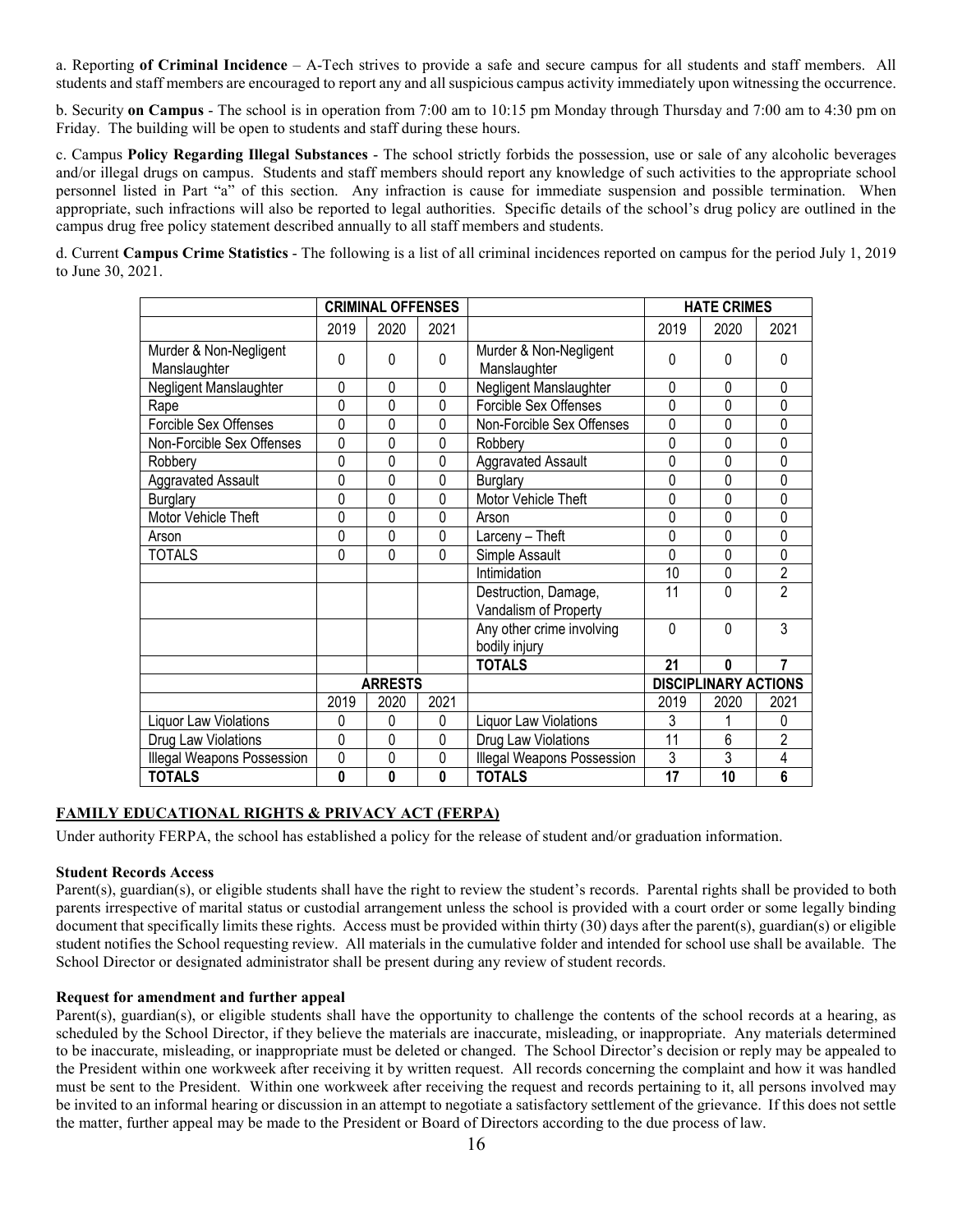#### **Release of student records**

Parent(s), guardian(s), eligible student, person or agency requesting release of student record must contact the office of the School Director. The School Director or designee shall provide a form to the requestor to be completed and signed. The School Director or designee receives the signed form and reports the request to the parent(s) guardian(s), or eligible student by telephone or letter. The parent(s), guardian(s), or eligible student signs the release form giving approval for transfer or release of the records and receives a copy of the records released, the date, to whom, and the stated purpose. Generally, school must have 'written permission from the parent or eligible student before releasing any information from a student's record, However, the law allows schools to disclose records without consent to the following parties:

- School employees who have a need to know
- Other schools to which a student is transferring
- Certain government officials in order to carry out lawful functions
- Appropriate parties in connection with financial aid to a student
- Organizations conducting certain studies for the school
- Accrediting organizations
- Individuals who have obtained a court order or subpoenas
- Persons who need to know in cases of health and safety emergencies and/or state and local authorities within a juvenile justice system, pursuant to specific state law

## **EQUAL OPPORTUNITIES**

The school will make reasonable accommodations as necessary for all applicants with disabilities, provided that the individual is qualified to safely perform the essential duties of his/her educational objective and provided that the accommodations do not impose an undue hardship on the school.

The school complies with the provisions of the Americans with Disabilities Act. The school will not discriminate against any qualified applicant with respect to any terms, privileges or conditions of enrollment because of an applicant's physical or mental disability or a person's disease. The school does hereby state that the career technical opportunities are offered without regard to race, color, origin, sex, disability, or age and provides equal access to the Boy Scouts and other designated youth groups. Anyone with questions concerning acceptance criteria should contact Title IX, Section 504 Coordinator, Paul Brockett at A-Tech District, 1565 State Route 167, Jefferson Ohio 44047. Telephone: 440-576-6015. A grievance procedure is available to those students in resolving complaints about alleged discrimination. A copy of the procedure is available from Mr. Brockett.

#### **VOTER REGISTRATION**

The United States Department of Education requests us to make you aware of your voter rights and how to register to vote. To be eligible to vote in the next election in Ohio, you must be registered to vote at least 30 days before the election date. There are forms for registration available in the Workforce Development Department and the RN/LPN Department; however, you can also register to vote through the County Board of Elections **in person** or **by mail**. You **cannot** register **online**. You can also register to vote at your local [Ohio BMV office](http://www.dmv.org/oh-ohio/dmv-office-finder.php) when you go in for any driver's license/ID card transactions, including:

- Applying for a new driver's license.
- Renewals.
- Changing your name or address.

You'll need to complete and submit a [Voter Registration and Information Update Form.](http://www.sos.state.oh.us/sos/upload/elections/forms/4010.pdf) You can obtain a copy of the form at the following locations:

- [Boards of Elections office](http://www.sos.state.oh.us/SOS/elections/electionsofficials/boeDirectory.aspx#dir)
- [Ohio BMV deputy registrar office](http://www.dmv.org/oh-ohio/dmv-office-finder.php)
- Ohio public library
- County Treasurer Office
- https://www.sos.state.oh.us/sos/upload/elections/forms/4010.pdf

The Ohio Secretary of State's (SOS) website provides a [complete list of locations](http://www.sos.state.oh.us/sos/elections/Voters/FAQ/genFAQs.aspx) to obtain a copy of the Ohio Voter Registration Form.

To register to vote **in person** or **by mail**, take or send a completed [Voter Registration and Information Update Form](http://www.sos.state.oh.us/sos/upload/elections/forms/4010.pdf) to your loca[l County](http://www.sos.state.oh.us/SOS/elections/electionsofficials/boeDirectory.aspx#dir)  [Board of Elections office.](http://www.sos.state.oh.us/SOS/elections/electionsofficials/boeDirectory.aspx#dir)

## **CONSTITUTION DAY**

On September 17th of each year, the school will hold an educational program on the U.S. Constitution as required by the U. S. Department of Education for all schools receiving Federal funds. However, when September 17th falls on a Saturday, Sunday, or holiday, Constitution Day shall be held during the preceding or following week.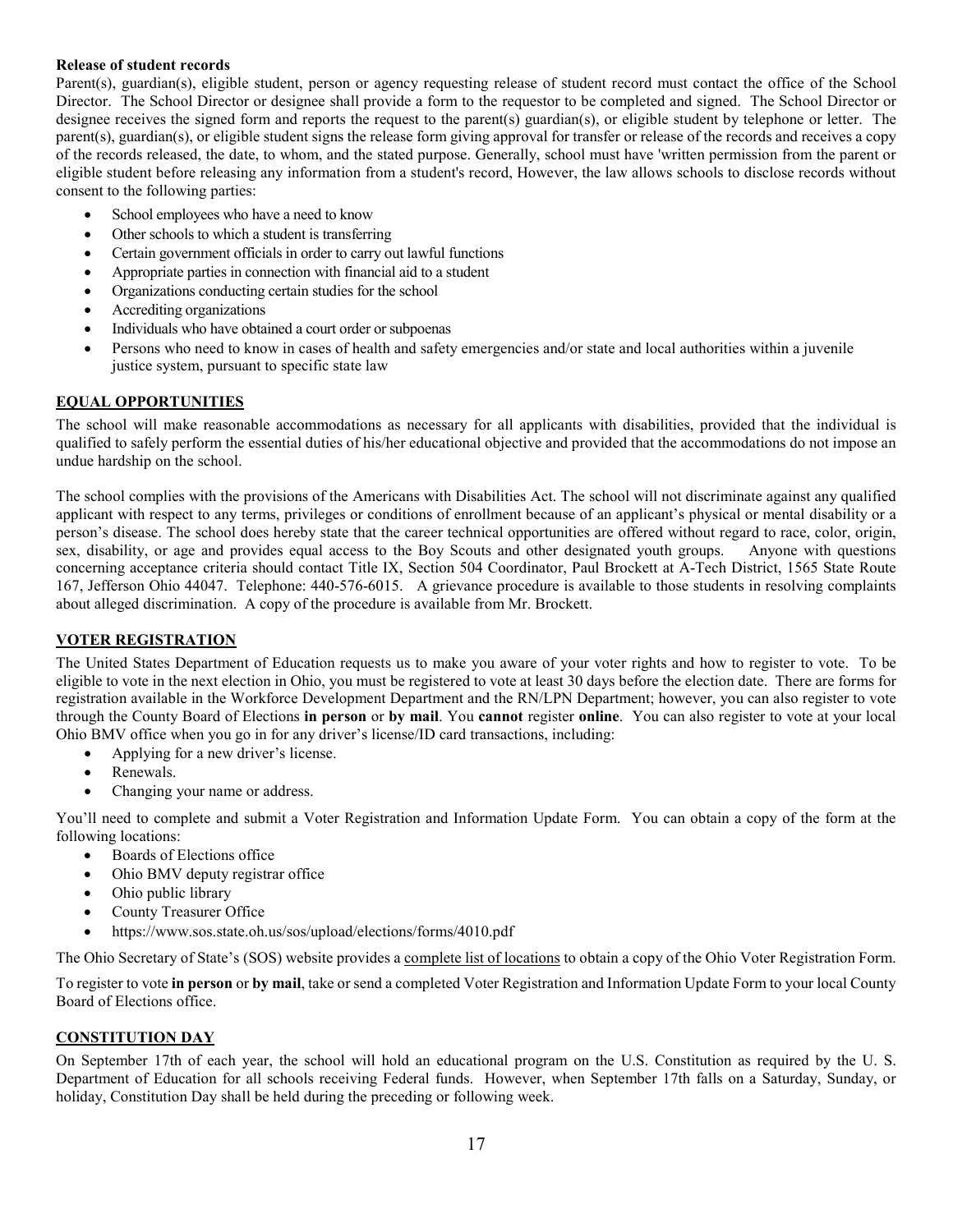## **COUNSELING SERVICE**

Guidance and counseling services are available to all students. The purpose of the Counseling Service is to help students in any way possible to profit from instruction, achieve personal and educational goals, make decisions about goals, and to make decisions about plans for now and in the future.

### **BEHAVIOR**

A-Tech Board Policy #5500

- Respect for law and for those persons in authority shall be expected of all students. This includes conformity to campus rules as well as general provisions of law affecting students. Respect for the rights of others, consideration of their privileges, and cooperative citizenship shall also be expected of all members of the school community.
- Respect for real and personal property; pride in one's work; achievement within the range of one's ability; and exemplary personal standards of courtesy, decency, and honesty shall be maintained in the schools of this District. It is the responsibility of students, teachers and administrators to maintain a classroom environment that:
- Allows teachers to communicate effectively with all students in the class
- Allows all students in the class the opportunity to learn
- Has consequences that are fair, and developmentally appropriate
- Considers the student and the circumstances of the situation

Conduct disruptive to the educational process or destructive to property will be cause for immediate dismissal from the campus. A record of negative conduct and behavior will be maintained.

Generally, standards throughout the campus should be the same. However, each instructor is expected to specify particular rules and procedures suited to the specific needs of the class. Disturbances which interrupt the learning process cannot be permitted by any instructor. When a student feels an issue is very important and a difference of opinion has come about, the student should wait until the end of the period or seek a mutually convenient time to discuss the problem with the instructor unless it pertains to the lesson.

The instructor has the responsibility and authority to maintain order anywhere on campus, particularly, of course, in the classroom. When a student repeatedly disrupts a class or refuses to accept the instructor's authority, that student should be referred to an administrator for appropriate action. A rule of reason, restraint, and understanding applied to any difficult situation will go furthest in resolving existing differences.

If an instructor finds it necessary to send a student from a classroom for any reason, the student is to report immediately to a Workforce Development Administrator. Classroom cheating will not be tolerated. Any student found cheating will receive a zero on that particular quiz or test. Furthermore, cheating can be a reason for dismissal from the program on the grounds of unprofessional conduct. *\* LPN and RN students should refer to their Handbook.* 

#### INSTRUCTOR AUTHORITY

The instructor for each class has complete authority within her/his area. The instructor is responsible for each student assigned to her/his class.

#### **SAFETY**

Safety regulations are to be followed at all times according to the standards of the program in which a student is enrolled. Failure to follow the prescribed safety requirements will result in removal from class and possible dismissal from the program. A student is responsible for their own safety equipment. Appropriate attire for each program is required.

#### OFFENSIVE LANGUAGE

Students shall not use any offensive coarse utterance, display or writing in communication with any student or instructor while under the jurisdiction of the campus. This could include statements, gestures, tattoos, signs, pictures, or publications involving insults, sexual harassment, intimidation, threats, taunts, racial or ethnic slurs, insults regarding sexual orientation, religious or political ideology, physical or mental disability, or challenging others with conduct which is likely to provoke a violent response.

#### TOBACCO

Use of tobacco is not permitted in any building on campus. Instructors will inform students of designated smoking areas.

#### SUBSTANCE ABUSE

Students shall not possess, offer for sale, or be under the influence of any controlled substance or alcohol while on the campus property or at campus sponsored events. Students who violate this policy shall be immediately dismissed from their program and referred to legal authorities.

#### DRUG FREE CAMPUS / WORKPLACE POLICY

As a Federal Grant recipient and in accordance with the Drug-Free Workplace Act of 1989 and Drug-Free Schools and Campuses Amendment of 1989, Ashtabula County Technical & Career Center clearly prohibits the unlawful possession, use, or distribution of drugs, alcohol, and unlawful substances by students on campus property or as any part of campus activities.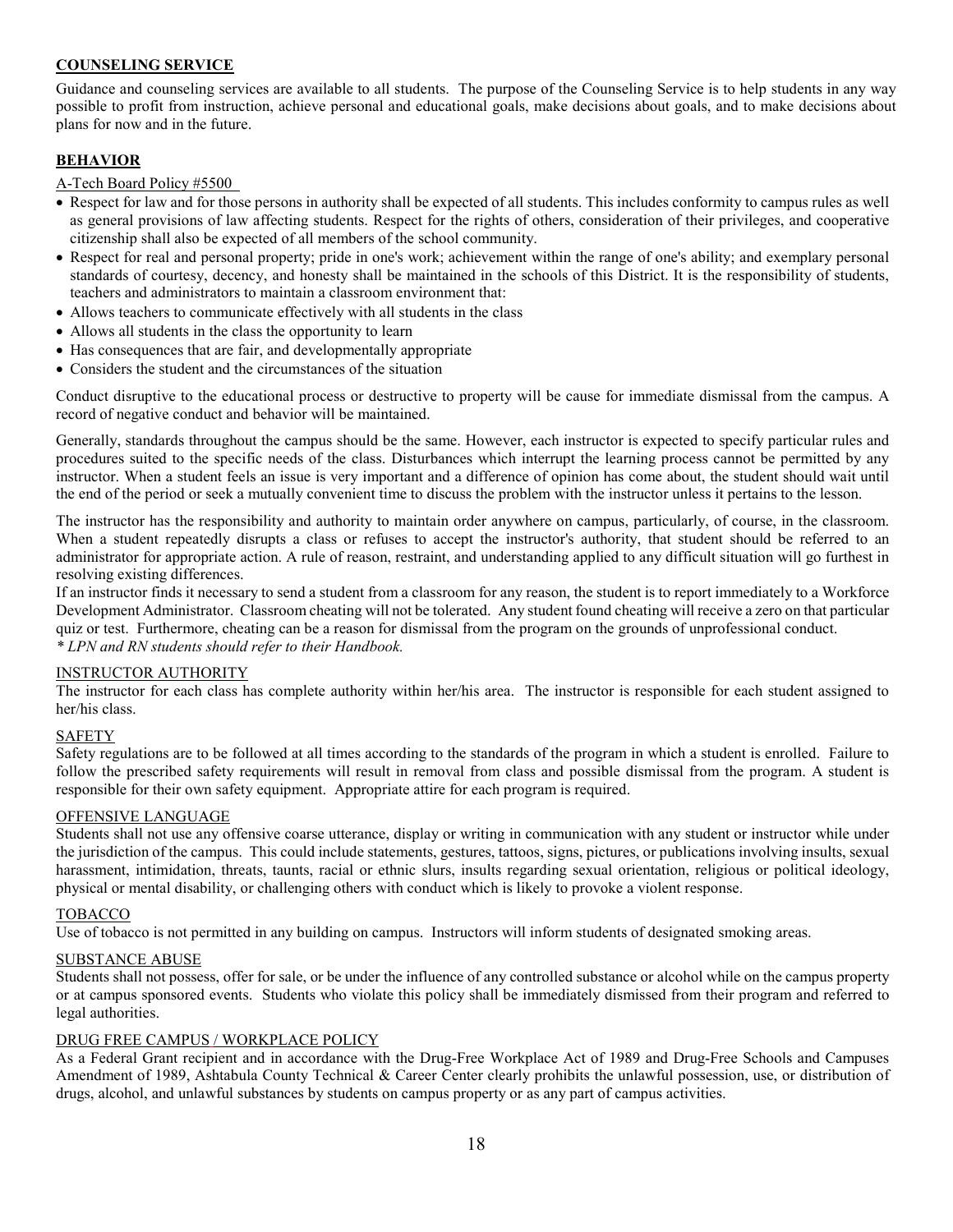#### WEAPONS

A weapon includes conventional objects like guns, pellet guns, knives or club type implements. It may also include any look-alike weapon that is presented as an object converted from its original use to an object used to threaten or injure another. This includes, but is not limited to, padlocks, pens, pencils, fireworks, chairs, jewelry, and so on. Criminal charges may be filed for this violation. Possession of a weapon will subject a student to possible permanent exclusion.

Under Federal law, a firearm is defined as any weapon, including a starter gun, which will or is designed to or may readily be converted to expel a projectile by the action of an explosive, the frame or receiver of any such weapon, any firearm muffler or silencer, or any destructive device. A destructive device includes, but is not limited to, any explosive, incendiary, or poison gas, bomb, grenade, rocket having a propellant charge of more than four (4) ounces, missile having an explosive or incendiary charge of more than one-quarter ounce, mine, or other similar device.

#### THEFT

A student shall not cause or attempt to take into possession, the public property or equipment of A-Tech or the personal property of another student, teacher, employee of the district or any other person while under the jurisdiction of A-Tech. Locker and/or vehicle searches may be required, and students may be subject to scan by a metal detector. A-Tech is not responsible for any loss or destruction of personal property.

#### TELEPHONES

A-Tech telephone lines are not available for student use. Use of cellular telephones is not permitted in the classroom.

#### BREAKS

All Workforce Development students may take breaks in the Cafeteria or Workforce Development Break Room in "B" building.

#### STUDENTS IN PHOTOGRAPHS

Unless the Workforce Development Department is notified in writing, students are assumed to have given permission to A-Tech to use pictures (still or video) of them, materials owned by them, and record their voice in connection therewith during class or at campus related activities and to put the finished pictures or recording to any legitimate use without limitation, reservation, or compensation.

### CAMPUS CLOSING

If the high school cancels classes due to inclement weather, Workforce Development training programs in the evening are NOT automatically cancelled. If conditions arise where Workforce Development training programs are cancelled, students will be informed via phone messaging or by an announcement via radio.

#### PARKING

Students are to park their cars only in areas designated for students. Parking on grass and around the campus drive is not permitted. No parking is permitted in the Fire Lane between buildings. Persons blocking the driveways will be asked to move their cars or their cars will be towed. Students are not permitted to return to their cars during class hours without permission from their instructor. Students are not allowed to leave the campus and return without permission from their instructor. Failure to follow proper procedures will result in disciplinary action up to and including dismissal from the campus. *Note: Building "A" students are not permitted to park in the first row until after 6:00 p.m.*

#### **DRUG & ALCOHOL POLICY**

Substance abuse poses a threat to all of us in virtually every aspect of our lives—including school and the workplace. It is up to us, individually and collectively, to address the threat. As responsible individuals, each of us is obligated to provide for our own physical, mental, and emotional health. Our school has a vital interest in insuring safe, healthful, and efficient working conditions and learning environment for our employees and students. For these reasons, we have established as a condition of employment and/or enrollment in our training program, a drug-free policy.

All students and staff are prohibited from the unlawful manufacture, distribution, possession, or use of illicit drugs or alcohol. This prohibition applies while on the property of the school or participating in any school activity. Students or employees who violate this policy will be subject to disciplinary action up to and including expulsion or termination from employment.

There are numerous legal sanctions under local, state and Federal laws that can be used to punish violators. Penalties range from suspension, revocation and denial of a driver's license to 20-50 years' imprisonment at hard labor without benefit of parole. Property may be seized or Community services may be mandated.

There are drug or alcohol counseling treatment and rehabilitation facilities available in our area where advice and treatment may be obtained. The Yellow Pages in the local phone book is an excellent source. Look under the heading "Drug Abuse & Addiction-Information and Treatment." The Ohio Office of the Bureau of Drug Abuse in Columbus is the State Drug Abuse Prevention and Treatment coordinator at (614)466-7893.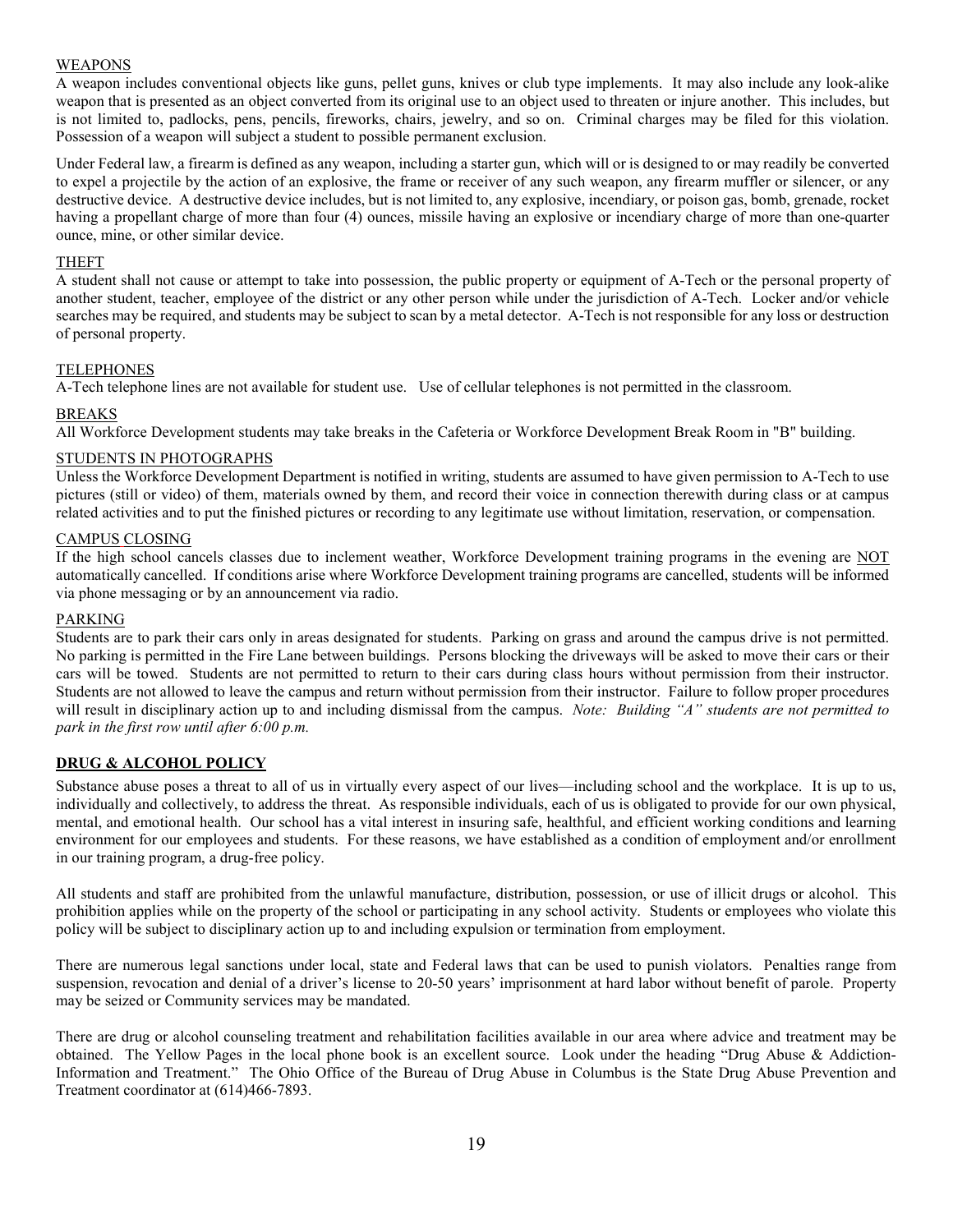## **Federal penalties and sanctions for illegal possession of a controlled substance**

#### 21. U.S.C. 884(a)

- $\circ$  1<sup>st</sup> conviction: Up to 1-year imprisonment and fined at least \$1,000.00, but not more than \$100,000.00 or both.<br>After 1 prior drug conviction: At least 15 days in prison, not to exceed 2 years and fined \$2,500.00, b
- After 1 prior drug conviction: At least 15 days in prison, not to exceed 2 years and fined \$2,500.00, but not more than \$250,000.00 or both.
- o After 2 or more prior drug convictions: At least 90 days in prison, not to exceed 3 years and fined at least \$5,000.00, but not more than \$250,000.00 or both.
- Special sentencing provisions for possession of crack cocaine; Mandatory at least 5 years in prison, not to exceed 20 years and fined up to \$250,000.00 or both.
	- $\circ$  1<sup>st</sup> conviction and the amount of crack possessed exceeds 5 grams.
	- $\circ$  2<sup>nd</sup> conviction and the amount of crack possessed exceeds 3 grams  $\circ$  3<sup>rd</sup> or subsequent crack conviction and the amount of crack possess
	- $3<sup>rd</sup>$  or subsequent crack conviction and the amount of crack possessed exceeds 1 gram

#### 22.U.S.C. 853(a)(2) and 881(a)(7)

o Forfeiture of personal and real property used to possess or to facilitate possessions of a controlled substance, that offense is punishable by more than 1-year imprisonment. (See special sentencing provisions re: crack).

#### 21,U.S.C.881(a)(4)

o Forfeiture of vehicles, boats, aircraft or any other conveyance used to transport or conceal a controlled substance.

#### 21.U.S.C.884a

o Civil fine of up to \$10,000.00 (Pending adoption of final regulations).

#### 21.U.S.C.853a

o Denial of Federal benefits such as student loans, grants, contracts and professional and commercial licenses, up to 1 year for  $1<sup>st</sup>$  offense, up to 5 years for  $2<sup>nd</sup>$  and subsequent offenses.

## $18.U.C.933(g)$

- o Ineligible to receive or purchase a fire arm.<br>  $\circ$  Miscellaneous: Revocation of certain Feder
- Miscellaneous: Revocation of certain Federal licensees and benefits, e.g. pilot license, public housing tenancy, etc., are vested within the authorities of individual Federal Agencies.

#### **\*\*\*NOTE: These are only Federal penalties and sanctions. Additional State penalties and sanctions do apply**

#### **Health risks associated with alcohol**

Alcohol consumption causes a number of marked changes in behavior. Even low doses significantly impair the judgment and coordination required in driving a car safely, increasing the likelihood that the driver will be involved in a car accident. Low to moderate doses of alcohol also increases the incidence of a variety of aggressive acts, including spouse and child abuse. Moderate to high doses of alcohol caused marked impairments in higher mental functions, severely altering a person's ability to learn and remember information. Very high doses cause respiratory depression and death. If combined with other depressants of the central nervous system, much lower doses of alcohol will produce the effects just described.

Repeated use of alcohol can lead to dependence. Sudden cessation of alcohol intake is likely to produce withdrawal symptoms including severe anxiety, tremors, hallucinations and convulsions. Alcohol withdrawal symptoms can be life threatening. Long term consumption of large quantities of alcohol, particularly when combined with poor nutrition can also lead to permanent damage to vital organs such as the brain and liver.

Mothers who drink alcohol during pregnancy may give birth to infants with fetal alcohol syndrome. These infants have irreversible physical abnormalities and mental retardation. In addition, research indicates that children of alcoholic parents are at greater risk than other youngsters of becoming alcoholics.

As described in What Works: Schools Without Drugs (1989 Edition, Department of Education).

#### **\*\*\* NOTE: For additional Policies and Procedures, see the Adult Workforce Development Catalog.**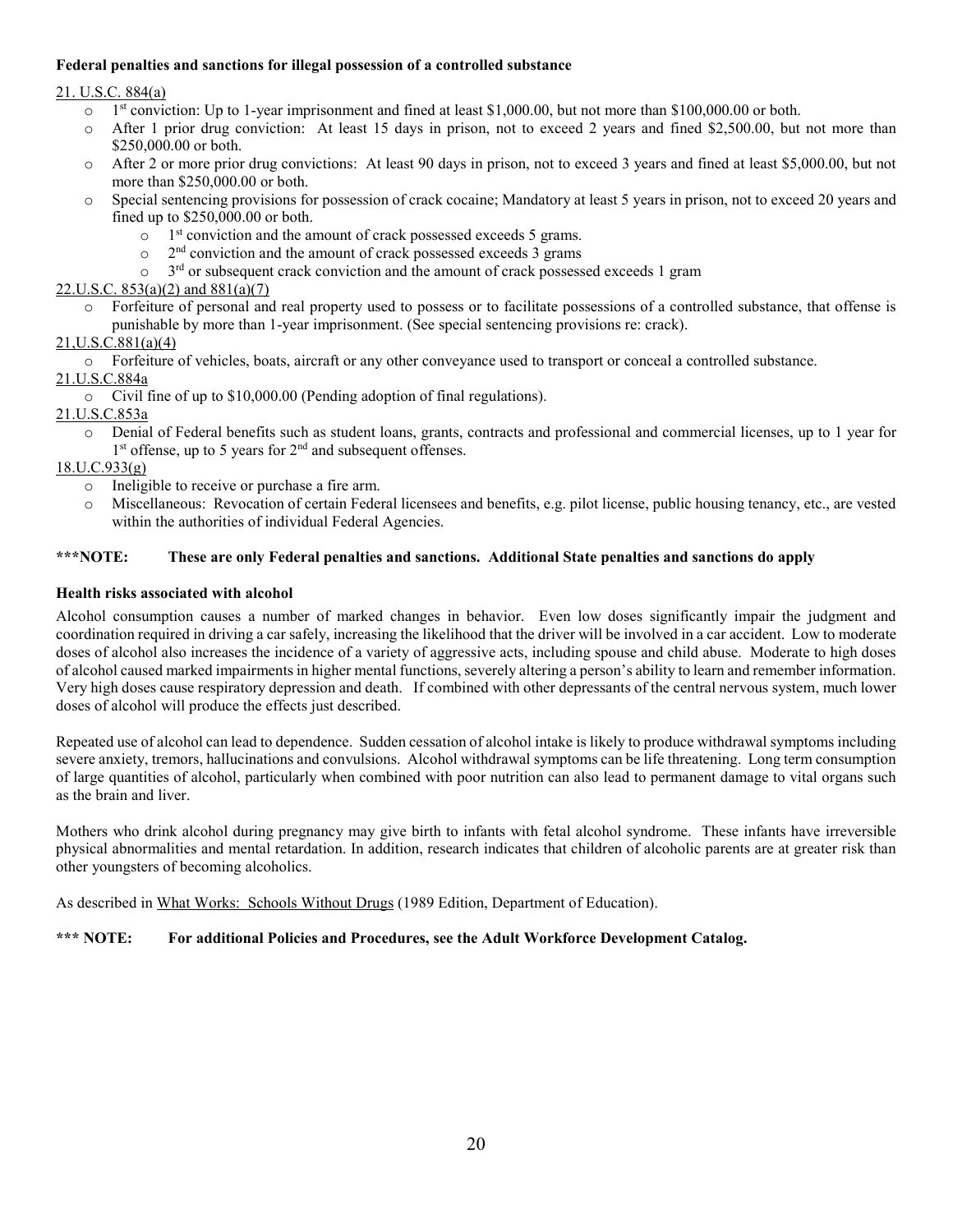## **CIVIL AND CRIMINAL PENALTIES FOR VIOLATION OF FEDERAL COPYRIGHT LAWS**

Copyright infringement is the act of exercising, without permission or legal authority, one or more of the exclusive rights granted to the copyright owner under section 106 of the Copyright Act (Title 17 of the United States Code). These rights include the right to reproduce or distribute a copyright work. In the file-sharing context, downloading or uploading substantial parts of a copyrighted work without authority constitutes an infringement.

Penalties for copyright infringement include civil criminal penalties. In general, anyone found liable for civil copyright infringement may be ordered to pay either actual damages or "statutory" damages affixed at not less then \$750 and not more than \$30,000 per work infringed. For "willful" infringement, a court may award up to \$150.000 per work infringed. A court can, in it's discretion also assess cost and attorney's fees. For details, see Title 7, United States Code, Sections 504 and 505.

## **COMPLAINT POLICY & PROCEDURE**

The Board will vigorously enforce its prohibition against harassment based on sex, race, color, national origin, religion, disability, genetic information, or any other unlawful basis, and encourages those within the school district community as well as third parties, who feel aggrieved to seek assistance to rectify the problems. The Board will investigate all allegations of harassment and in those cases where unlawful harassment is substantiated; the Board will take immediate steps to end the harassment. Individuals who are found to have engaged in unlawful harassment will be subject to appropriate disciplinary action.

If any person believes that the Ashtabula County Technical & Career Center or any of the District's staff has inadequately applied the principles and/or regulations of (1) Title II, Title VI, Title VII of the Civil Rights Act of 1964, (2) Title IX of the Education Amendment Act of 1972, (3) Section 504 of the Rehabilitation Act of 1973, (4) The Age Act, and/or (5) The Americans with Disabilities Act, s/he may bring forward a complaint, which shall be referred to as a grievance, to the District's Compliance Officer:

Mr. Paul Brockett, Ashtabula County Technical & Career Center, 1565 State Route 167, Jefferson, Ohio, 44047 Mrs. Lindsey Elly, Ashtabula County Technical & Career Center, 1565 State Route 167, Jefferson, Ohio, 44047

The District Compliance Officer(s) will oversee the investigation of any complaints of discrimination based on disability, which may be filed pursuant to the Board's adopted internal complaint procedure, and will attempt to resolve such complaints.

Schools accredited by the Accrediting Commission of Career Schools and Colleges must have a procedure and operational plan for handling student complaints. If a student does not feel that the school has adequately addressed a complaint or concern, the student may consider contacting the Accrediting Commission. All complaints reviewed by the Commission must be in written form and should grant permission for the Commission to forward a copy of the complaint to the school for a response. This can be accomplished by filing the ACCSC Complaint form. The complainant(s) will be kept informed as to the status of the complaint as well as the final resolution by the Commission.

| Please direct all inquiries to: | The Council on Occupational Education      |
|---------------------------------|--------------------------------------------|
|                                 | 7840 Roswell Road, Building 300, Suite 325 |
|                                 | Atlanta, GA 30350                          |
|                                 | 1-800-917-2081 / (770) 396-3898            |
|                                 | www.council.org                            |

Complaint form is available at the school and may be obtained by contacting Mr. Paul Brockett, District Compliance.

*\*Additional Complaint procedures may be found on the A-Tech website under polices*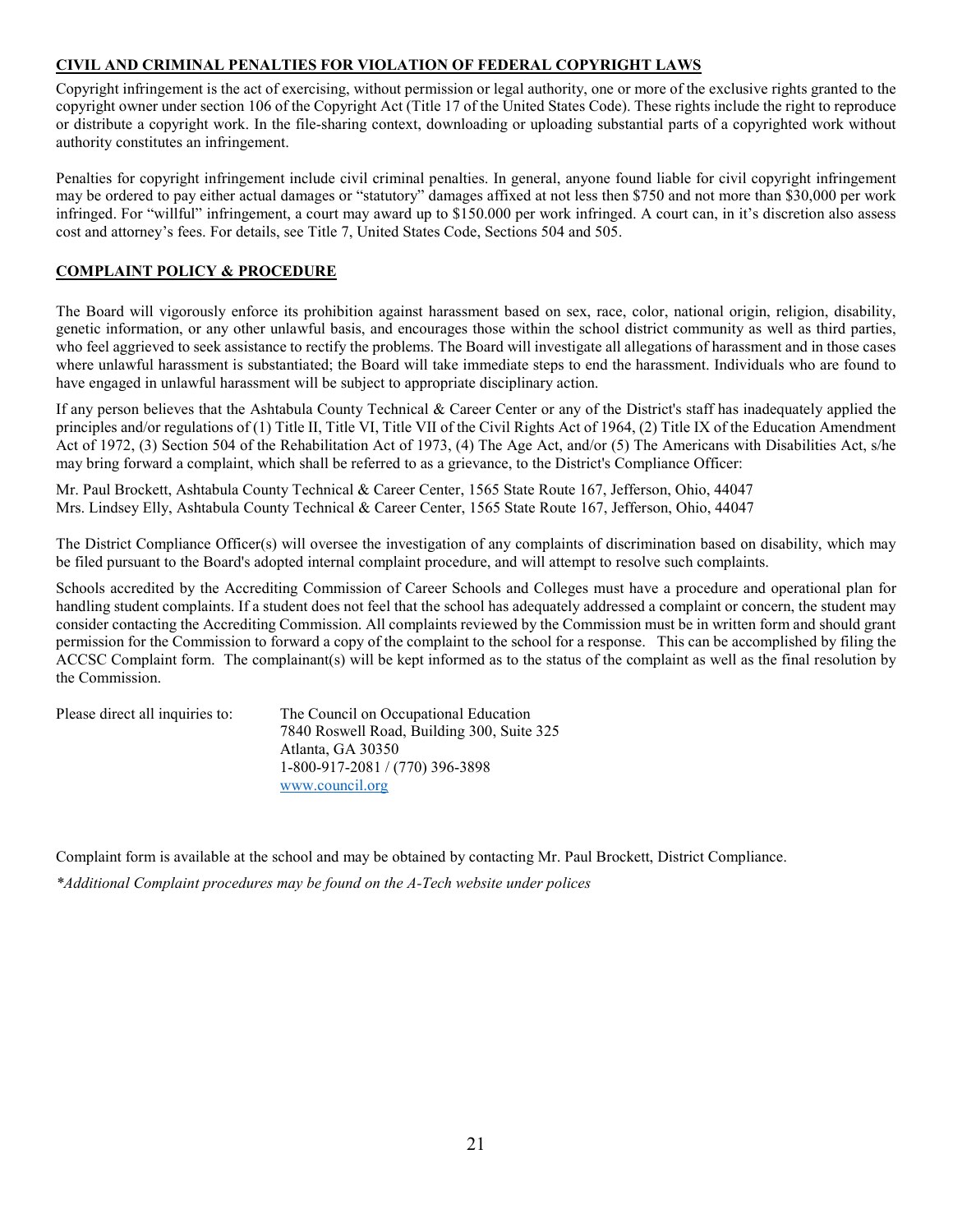## **WORKFORCE DEVELOPMENT STAFF CONTACT NUMBERS**

| <b>STAFF</b>     | <b>TITLE</b>               | <b>EXT</b> | <b>EMAIL</b>               |
|------------------|----------------------------|------------|----------------------------|
| R. Scott Wludyga | Superintendent             | 1048       | Scott.Wludyga@atech.edu    |
| Ken Porter       | Director                   | 1007       | Ken.Porter@atech.edu       |
| Andrew Kelner    | <b>Evening Coordinator</b> | 1011       | Andrew.Kelner@atech.edu    |
| Sarah Davis      | <b>Student Services</b>    | 1077       | Sarah.Davis@atech.edu      |
| Andrew Kelner    | WFD Financial Aid          | 1074       | Andrew.Kelner@atech.edu    |
| Lynn Leary       | Secretary                  | 1040       | Lynn.Leary@atech.edu       |
| Stephanie Miller | RN/LPN Director            | 1054       | Stephanie.Miller@atech.edu |
| Nancene Kunkel   | Nursing Financial Aid      | 1055       | Nancene.Kunkel@atech.edu   |

**Workforce Development Hours:** Monday – Thursday 8:00 a.m. to 9:30 p.m. & Friday 8:00 a.m. to 4:30 p.m. (440) 576-6015

## **PROGRAM COSTS**

Cosmetology – 2019/2020 School Year Tuition – \$11,100 Books - \$245.00 (Supplied by Program) Supplies - \$990.00 (Included in tuition) Smocks - \$86.00 (Included in tuition)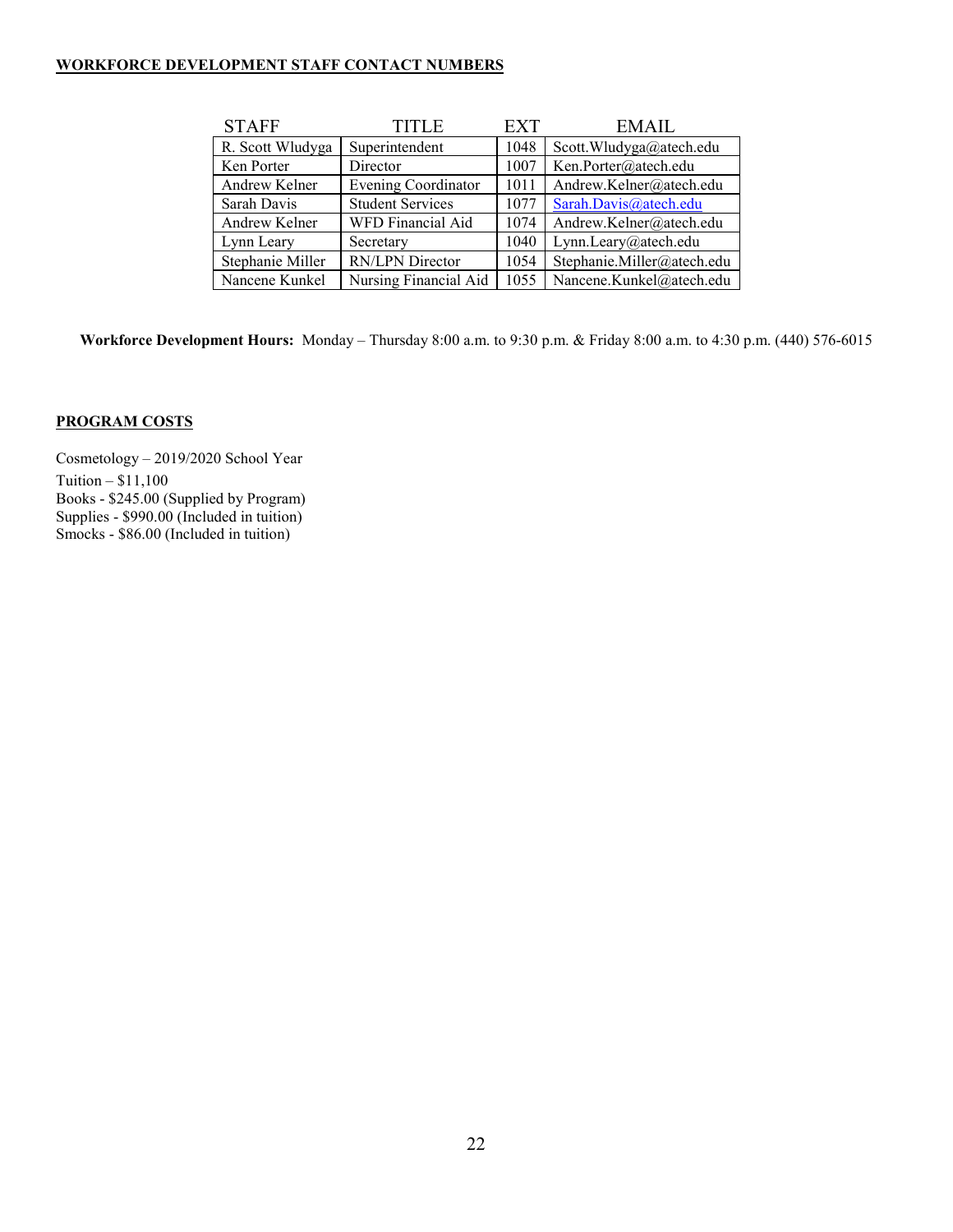#### **ATTACHMENT #1**

#### **ASHTABULA COUNTY TECHNICAL & CAREER CAMPUS Workforce Development Department**

# **EMERGENCY PLANS**

#### **Critical Telephone Numbers**

| Switchboard Operator                                                          | $\theta$       |
|-------------------------------------------------------------------------------|----------------|
| Emergency Services (Fire, Police, Emergency Squad)                            | 911            |
| Superintendent                                                                | 1048           |
| In the event of a phone system failure contact the Director at (440) 223-8194 |                |
| Director, Workforce Development                                               | 1007           |
| Evening Coordinator                                                           | 1011           |
| If no answer dial 1133                                                        |                |
| <b>Business Manager</b>                                                       | 1010           |
| Office of Emergency Management                                                | 440-576-9148   |
| <b>Illuminating Company</b>                                                   | 1-888-544-4877 |
| Dominion East Ohio Gas                                                        | 1-800-362-7557 |
| Medina Fuel                                                                   | 1-740-746-5660 |
| Ashtabula County Environmental Services                                       | 440-576-3722   |
|                                                                               |                |

## **WHO IS IN CHARGE IN CASE OF AN EMERGENCY**

- 1. Superintendent
- 2. Director
- 3. Evening Coordinator

In emergency situations where communication is not possible between classrooms and the office individual staff members will serve as a human messenger system.

**NOTE:** Alternate *"all clear"* signal (in case of complete PA system failure) will be the sounding of an air horn.

## **EMERGENCY SCHOOL CLOSING OR EARLY DISMISSAL**

- 1. The Superintendent must approve and release all official notices of closing and early dismissals.
- 2. The Superintendent or designee will notify the media. The Superintendent or designee will also arrange telephone coverage to keep callers informed.
- 3. The robo call system will be initiated by the designated administrator.

## **LOCKDOWN PROCEDURES**

- A campus Lockdown will be in effect when you hear the following PA announcement: "Attention all staff and students, the A-Tech campus is in emergency lockdown status effective immediately and until further notice."
- When that announcement is made, follow these procedures:
- Keep all current students in a securable classroom.
- Clear the hallways and open/common areas of any students.
- Account for every student in the room. Using the emergency roster in your class folder or the Emergency Folder, take attendance and indicate which scheduled students are not present.
- You will be directed as to how those rosters will be collected.
- Lock classroom doors, secure all windows, turn off classroom lights, and close blinds.
- Make certain that individuals are located away from doors and windows and remain quiet.
- Ignore all fire alarms unless otherwise directed by a recognizable voice.
- Await further instructions.
- Remain in lockdown status until or unless relocated by authorities/administration or notified by the administration that the danger no longer exists.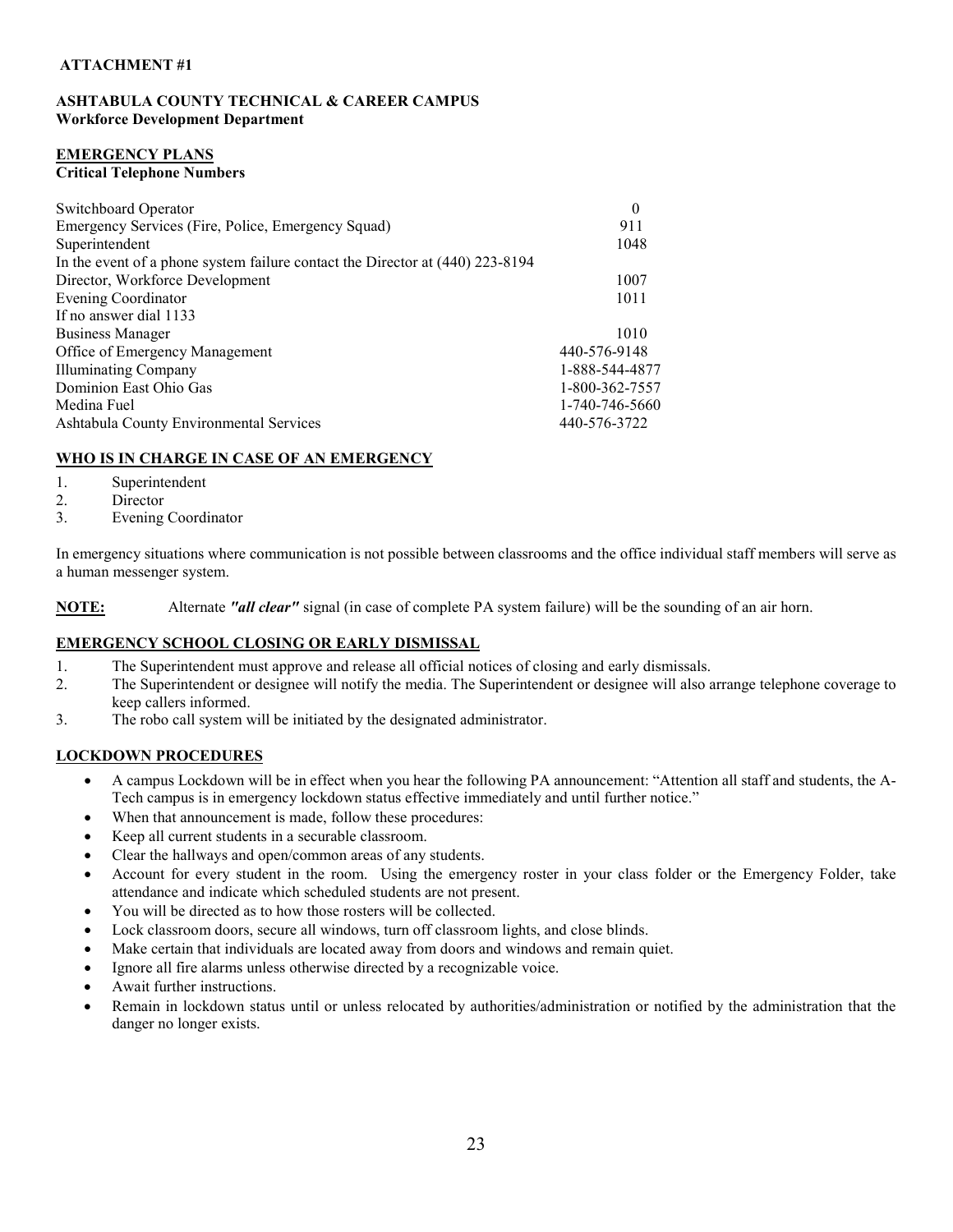## **FALLEN AIRCRAFT**

If an aircraft falls on school property, the following procedures should be followed:

- 1. Dial zero (0) to notify Switchboard Operator. If no answer dial 1133
- 2. The Switchboard Operator shall notify the Administrator in charge (page or call over PA if necessary) and Superintendent.
- 3. The Administrator in charge will call Emergency Services.
- 4. The Administrator in charge will direct further action as required.
- 5. When necessary, instructors will take immediate action for the safety of students without waiting for directions from the Administrator in charge.
- 6. All students and staff will be kept at a safe distance, allowing for possible explosion.

## **CHEMICAL ACCIDENT**

- 1. Dial zero (0) to notify the Switchboard Operator of the area, type of chemical and seriousness of the accident. If no answer dial 1133
- 2. The Switchboard Operator shall notify the Administrator in charge and the Superintendent.
- 3. If it is determined to evacuate, the fire alarm will be activated. Instructors should follow fire drill procedures to evacuate the building.
- 4. Instructors are to remain in control of students and if appropriate, move cross wind (never up or down wind) from the fumes or cloud.
- 5. The Administrator in charge will direct other action as required in cooperation with Emergency Services and the Office of Emergency Management.
- 6. If evacuated, students and staff should not return to the building until emergency personnel declare the area safe.

## **FLOOD**

The extent of the flood and the time before it arrives will dictate the course of action to be taken. The Superintendent or designee may initiate the following emergency actions in cooperation with Emergency Services personnel and the Office of Emergency Management:

- 1. Early Dismissal
- 2. Assemble the ERT to
	- a) Arrange for care of students and staff in the building.
	- b) Request or honor request of emergency personnel to designate the building as an emergency shelter.

# **EARTHQUAKE**

# *IF INDOORS*

- 1. Take cover under desks, tables or other heavy furniture.
- **2. Everyone should drop to the floor.**
- 3. Take cover in interior doorways or narrow halls.
- 4. Stay away from windows and beware of falling objects.
- 5. Move away from light fixtures or other suspended objects.

#### **IF OUTDOORS**

- 1. Move away from building if possible.
- 2. Avoid utility poles and overhead or falling wires.

## **AFTER QUAKE IS OVER**

- 1. The Administrator in charge may assemble the ERT.
- 2. If communications are still available, follow instructions given over PA system or human messenger system.
- 3. Evacuate building using fire drill procedures.
- 4. Avoid touching or walking on electrical wires which may have fallen.
- 5. If radio is available, turn it on for latest Civil Defense Safety bulletins.
- 6. Do not enter a building until it has been checked for possible damage or dangerous areas.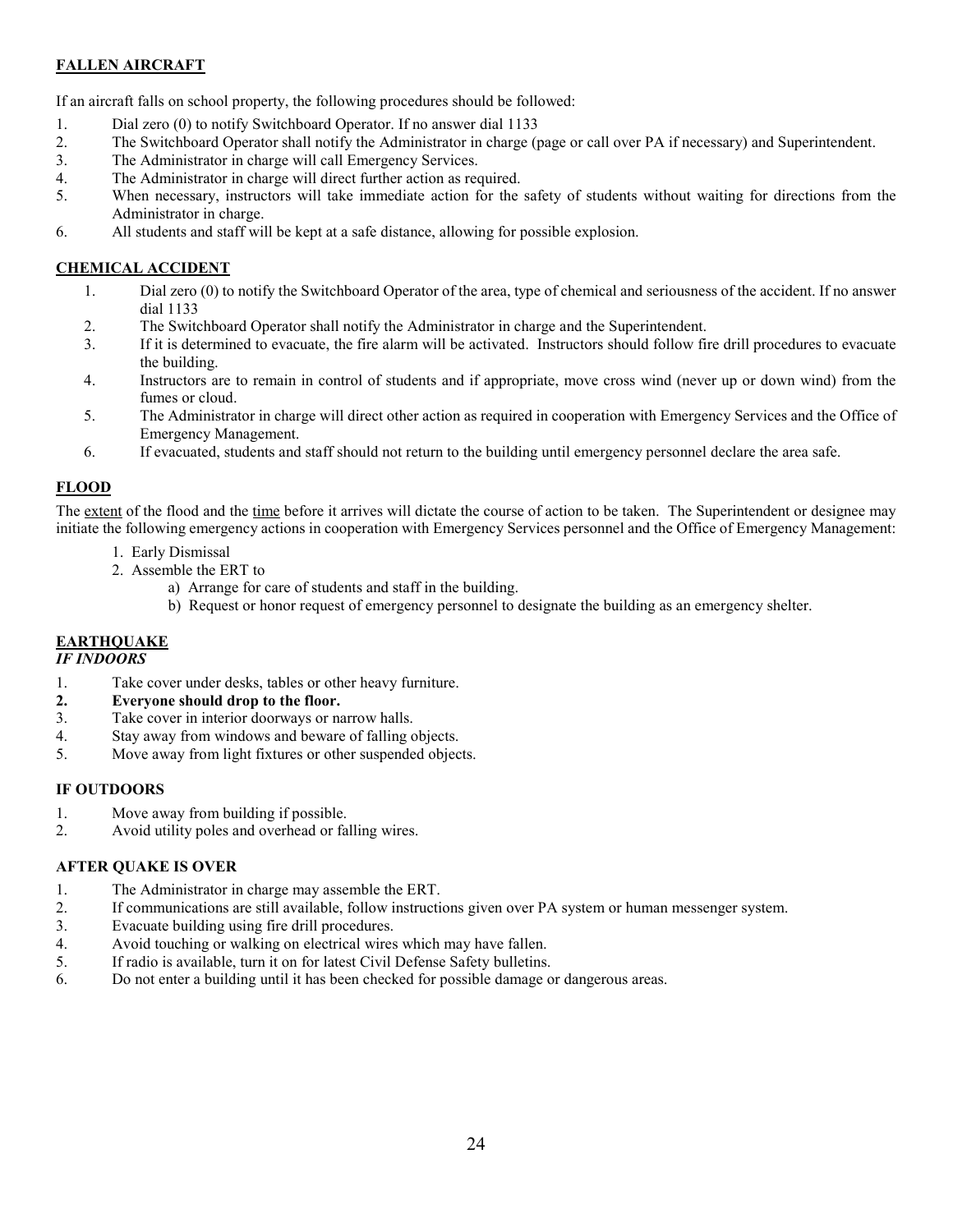## **FIRE AND EXPLOSION**

- 1. In case of fire or explosion, the first duty of any person is to pull the nearest fire alarm to evacuate the building.
- 2. Dial zero (0) to notify the Switchboard Operator of the area and seriousness of the fire or explosion. If no answer dial 1133
- 3. The Switchboard Operator shall notify the Administrator in charge (page or call over the PA if necessary), the Superintendent, and notify emergency services (911).
- 4. Instructors should follow fire drill procedures to evacuate the building.
- 5. Students **are not** permitted to use fire-fighting equipment unless instructed to do so by an adult.
- 6. If emergency services are called, they will tell the Administrator in charge when it is safe to give the all clear signal to return to the building.

## **FIRE DRILL PROCEDURES**

Faculty members will be notified of a fire or fire drill by a loud chirping siren along with a flashing strobe light. Upon the alarm sounding faculty members should follow these procedures:

- 1. All students should form a line quickly and quietly.
- 2. Students should be instructed to report to their designated outside area.
- 3. Faculty members should close and lock doors and windows and turn off all open flame devices in laboratories and shops. All power equipment and lights should also be turned off.
- 4. Faculty members should check restrooms and locker rooms in their areas to be sure they are clear.
- 5. Faculty members should proceed to their designated outside area and check student attendance against their roster. Driveways should be clear of students so that emergency equipment can pass safely.
- 6. Faculty members and students should remain at their designated area until they have been directed to return to the building or until the all clear signal is sounded by a loud continuous horn.

Any person who discovers a fire, sees smoke coming from any part of the building (except the chimney), or smells gas should activate the fire alarm system.

#### **STUDENT DISORDERS**

1. Instructor shall dial zero (0) to notify Switchboard Operator. If no answer dial 1133

2. The Switchboard Operator shall notify the Administrator in charge (page or call over PA if necessary) the Director and the Superintendent.

- 3. The ERT may be assembled.
- 4. The Administrator in charge or the Switchboard Operator will announce that all students not in scheduled classrooms are to report to their respective classes immediately and remain there until further notice.
- 5. All instructors will secure classroom doors and proceed with normal instruction.
- 6. The Administrator in charge will call for Emergency Services (911) if deemed necessary.

#### **UNIVERSAL PRECAUTIONS FOR HANDLING BLOOD OR BODY FLUIDS**

#### **Using Barrier Precautions**

Wear rubber gloves whenever touching open skin, blood, body fluids or mucous membranes. Change gloves after contact with each individual. You may wear a mask or protective eyewear if the care you are giving is likely to produce droplets of blood or body fluids. These barriers will prevent exposure of the mucous membranes of the mouth, nose or eyes to the blood or body fluid.

#### **Washing Hands**

Wash your hands with soap and water immediately after exposure to blood or body fluids even if you used gloves.

#### **Cleaning Surfaces**

Any surface (e.g., counter, floor, tables, desks) must be thoroughly washed after blood has come in contact with it. Use a household bleach solution of 1 part bleach to 10 parts water as a cleaner.

#### **ACCIDENT PLAN**

- 1. Each instructor should form an Emergency Plan for his/her area and review it periodically. It is to be included in the classroom emergency folder.
- 2. Two students should be appointed to contact the office in case of an emergency if the classroom instructor is unable to do so.
- 3. Students should be instructed to remain orderly and only those with responsibilities assigned and those requested at time of emergency should attempt to help.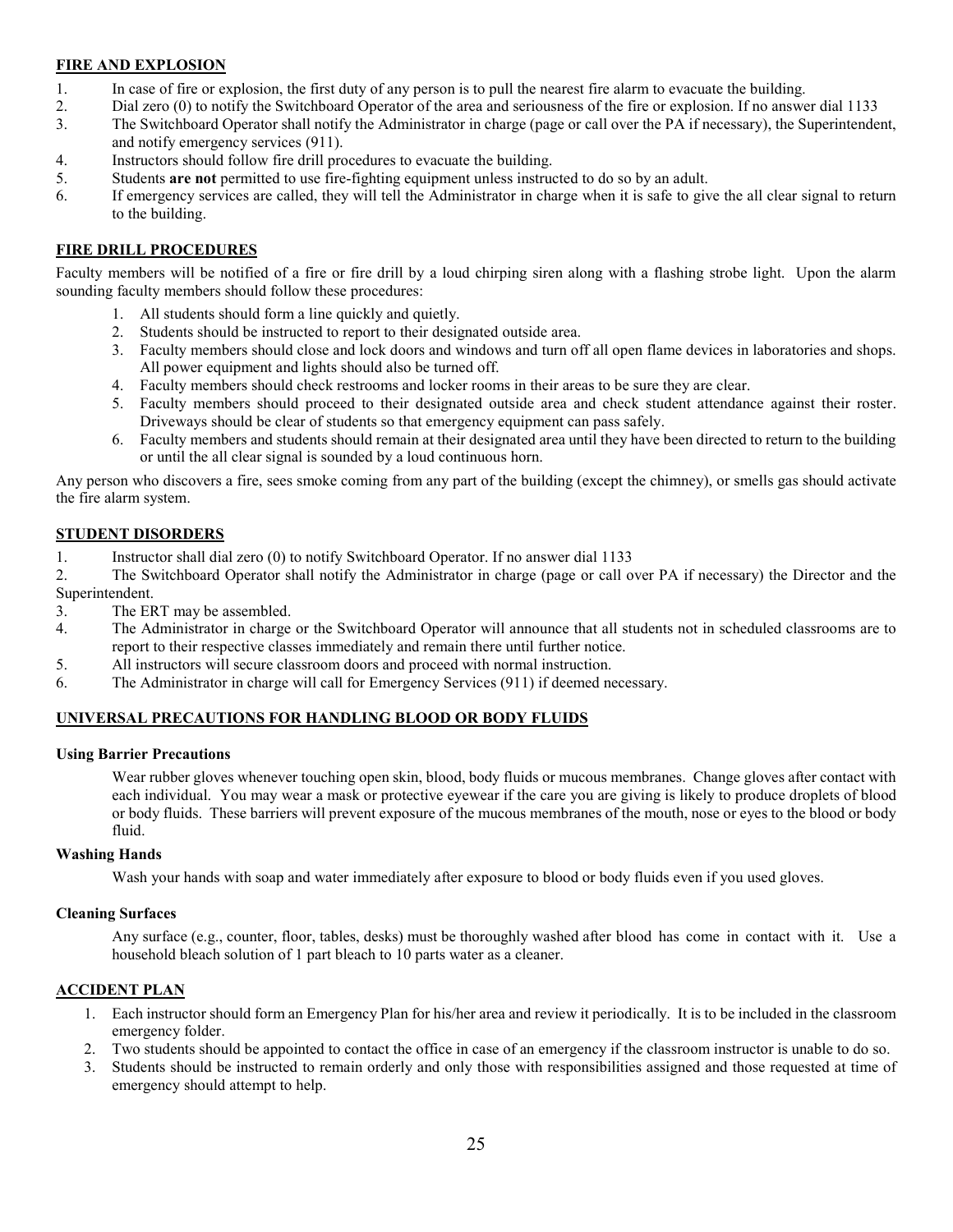- 4. If a student is suddenly injured or becomes ill, inform the Front Office. When you feel the student needs go to anywhere, such as the restroom, please send another student with him/her. If the illness or injury is to the extent that medical assistance is needed in your area of responsibility, follow this procedure:
	- a. Call the Switchboard (0).
	- b. The instructor is to stay with the injured or ill student until medical assistance arrives.
- 5. The Administrator or Instructor will discuss, if possible, with the adult student if Emergency Services are needed and call 911 or direct someone to do so.
- 6. Once the Emergency Squad arrives at the school's responsibility ends and EMS assumes full responsibility for the patient's care.
- 7. The Administrator or designee should call the emergency number for the adult student to alert them of the fact their family member is being transported.

### **INJURY/ILLNESS FLOW CHART**

- 1. Take pictures ASAP (*before disturbed*) of area. (Administrator)
- 2. Contact the Business Manager so that the school insurance provider may be notified. (Administrator)
- 3. Administrator completes accident report. (Administrator)
- 4. Student completes accident report or statement. (Administrator)
- 5. Instructor completes accident report follow-up. (Instructor)
- 6. Obtain written (dated and signed) statements from all witnesses. (Administrator)
- 7. Prepare a sketch or drawing of area complete with applicable measurements, i.e., feet from where instructor was to point of accident. (Business Manager or Administrator).
- 8. If emergency services were called, obtain copy of their reports. (Administrator)
- 9. Follow-up with parents in evening to show genuine concern and willingness to do what you can to help. Continue to periodically call to see how things are going. (Administrator)
- 10. A file will be maintained in the Administrator's office to include copies of all of the above plus all phone messages and written communications received or sent concerning the incident.

## **BOMB THREAT PROCEDURE**

- 1. The Switchboard Operator (or anyone receiving Bomb Threat call) should attempt to delay the caller to obtain as much information as possible.
	- a. ID called (male, female, accent, grammar, young, old)
	- b. location of bomb
	- c. time set to go off
	- d. what does it look like
	- e. listen for background noise
- 2. If someone other than Switchboard Operator receives the call, that person should immediately dial (0) to notify the Switchboard Operator who then will notify the Administrator in charge and Superintendent. If no answer dial 1133
- 3. Maintenance, supervisory and administrative personnel will carefully search the building. All searchers should first report to the office. Searchers will be assigned areas to search. They should give special attention to non-class room/lab areas of the building where instructors probably will not search--i.e., corridor restrooms, offices, Board Room, hallways and lounges. The Cafeteria areas will be searched and secured first. Administrative personnel will determine appropriate action. If the decision is to vacate the building:
	- a. Use the PA System or human messenger system to inform all staff to evacuate the appropriate building(s).
	- b. Each employee will do a cursory search of their assigned area for suspicious objects without alarming students. If any are found, DO NOT MOVE, JAR OR TOUCH THE OBJECT, or anything attached to it. Report your find to the office. The removal/disarming must be referred to the professionals.
	- c. All students will exit building according to fire drill procedures.
	- d. As soon as the Cafeteria areas are secured, students will be brought back into those areas until the remainder of the building is secured or students are dismissed to their parents or associate school district.
- 4. The Administrator in charge may call Emergency Services (911) for assistance.
- 5. The Administrator in charge will give further directions as needed.

## **NUCLEAR ATTACK**

- 1. STRATEGIC WARNING
	- A. Description and Meaning:
		- 1. This is a notification that enemy-initiated hostilities may be imminent.
		- 2. Dissemination will be by news media-radio, television and newspapers. No public warning devices will be sounded.
		- 3. No estimate can be made of the duration of a STRATEGIC WARNING condition.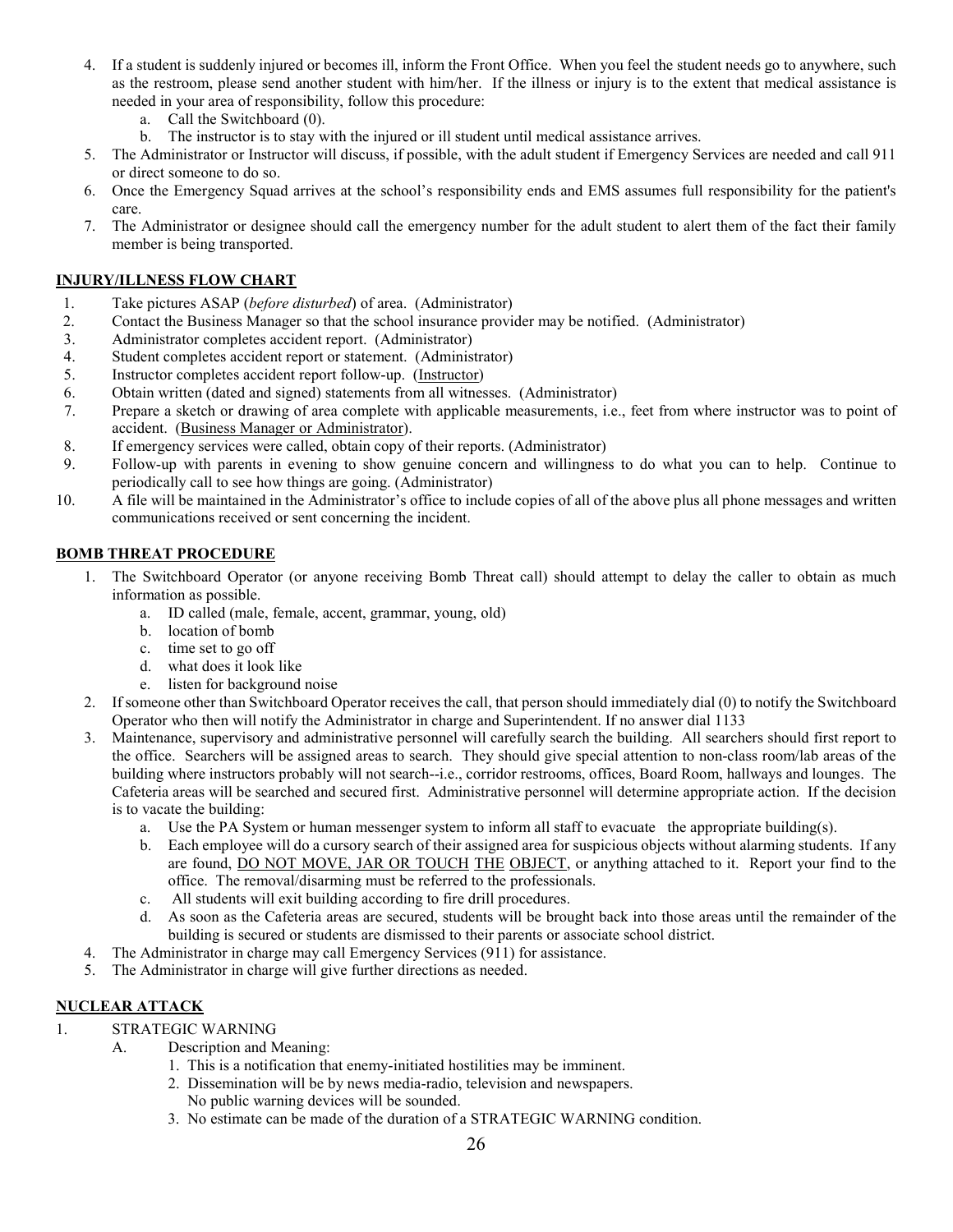- 4. The warning time may vary from several hours to several days.
- B. 1. Implement Dismissal Procedures.
	- 2. Take the necessary steps to close the school.
	- 3. Notify the Office of Emergency Management when this has been accomplished.

## 2. SURPRISE ATTACK

- A. Warning none. Initial information is the detonation of a weapon. This is accomplished by an extremely intense light flash and heat waves. The flash is then followed by heavy shock waves.
- B. Actions
	- 1. Instructor gives DROP\* command.

2. Following the blast, the Administrator orders staff and students to assemble in pre-determined inside assembly areas (tornado shelters) for protection against FALLOUT or orders signal for evacuation, depending upon existing circumstances.

- 3. When reassembled inside assembly areas, instructors take roll, report missing students and administer first aid to any injured students.
- \* Procedure for "DROP" command
	- 1. If inside the school building, the student should:
		- -drop to his knees with back to the window, knees together. -fold arms on the floor close to the knees. -bury face in arms and close eyes tightly.
		- -stay there until the *"as you were"* command is given by the instructor.
	- 2. If outside the school building, the student should: -crouch or lie down behind building, yard bench, curb or a gutter if protection is within a step or two. -drop to the ground, curl up with back to the blast if in the open. -stay in selected position until *"as you were"* command is given by the instructor.

## **UTILITY EMERGENCIES**

## *Natural Gas Line Leak or Break*

- 1. Evacuate the area the gas is noticeable in.
- 2. Dial zero (0) to notify Switchboard Operator of the area. If no answer dial 1133
- 3. Switchboard Operator shall notify the Maintenance Department, Administrator in charge (page or call over PA if necessary), and the Superintendent.

## *Electric Power Failure*

- 1. Dial zero (0) to notify Switchboard Operator. If no answer dial 1133
- 2. Switchboard operator shall notify the Administrator in charge (page or call over PA if necessary), and the Superintendent. The Administrator in charge may assemble the ERT.
- 3. All instructors are to proceed with scheduled class instruction (if possible).
- 4. In case the PA emergency power fails, the Administrator in charge will activate the human messenger system to convey needed communication to classrooms and labs.
- 5. The Administrator in charge will call the Illuminating Company if necessary.

#### *Water Line Break*

- 1. Dial zero (0) to notify Switchboard Operator of area and the seriousness of the problem. If no answer dial 1133
- 2. Switchboard Operator shall notify the Administrator in charge (page or call over PA System if necessary), and the Superintendent. The Administrator in charge may assemble the ERT.
- 3. All staff that has classes are to proceed with normal class instruction (if possible).
- 4. The Maintenance Supervisor or Administrator in charge will call Ashtabula County Environmental Services, if necessary.

#### *Sewer Backup*

- 1. Dial zero (0) to notify Switchboard Operator of the areas and seriousness of the problem. If no answer dial 1133
- 2. Switchboard Operator shall notify the Administrator in charge (page or call over PA if necessary), and the Superintendent. The Administrator in charge may assemble the ERT.
- 3. Classes will go on as normal unless directed differently by the Administrator in charge.